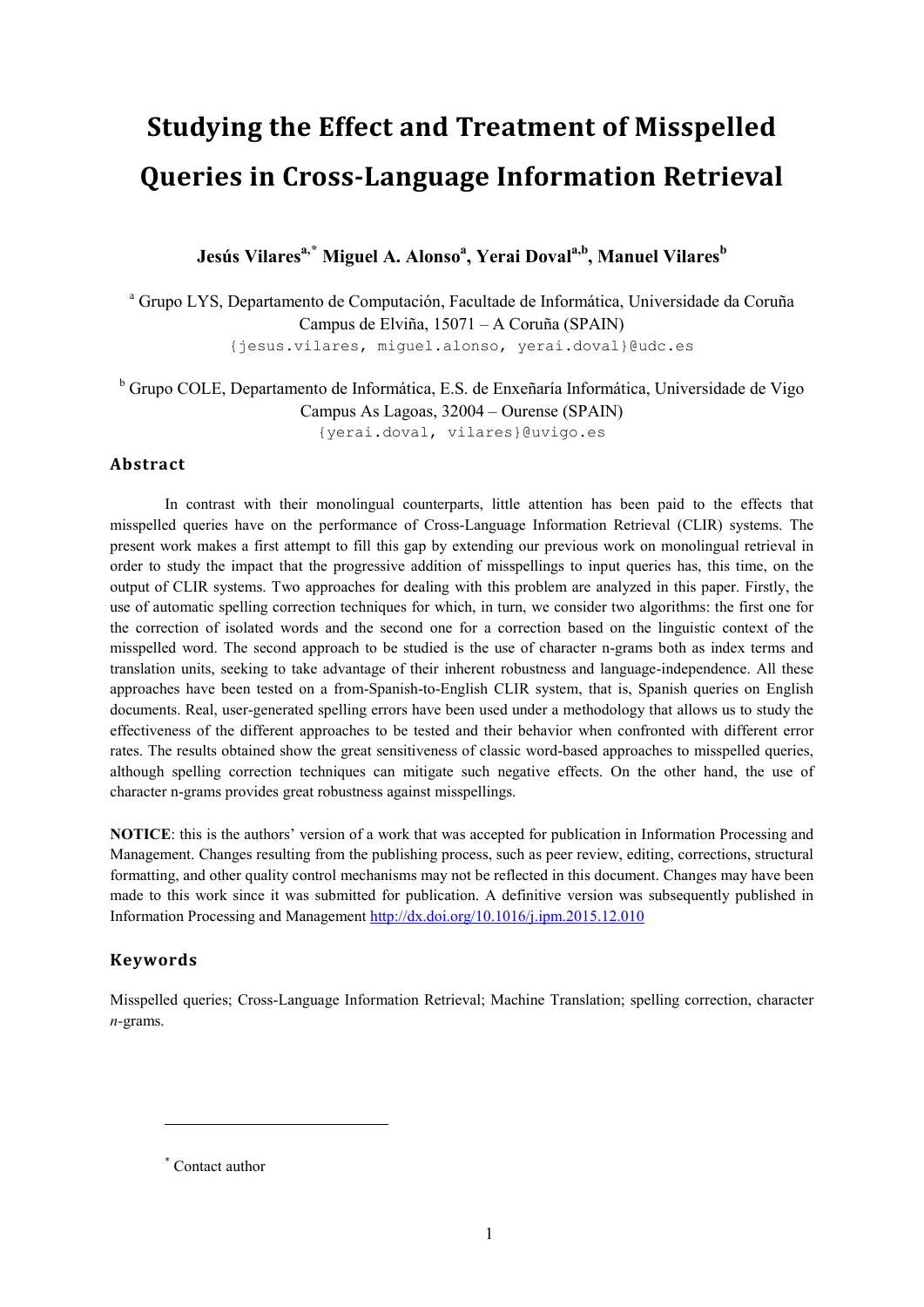#### **1. INTRODUCTION**

When facing the current context of globalization of the use of Internet and the Web, classic Information Retrieval (IR) systems (Manning et al., 2008) have to deal with the fact that in many cases the information available is written in a language different from that of its potential customers, the language they most probably use when submitting a query. In response to this issue, the field of Cross-Language Information Retrieval (CLIR) has arisen within the IR community.

In brief, CLIR is a particular case of IR where queries and documents are written in different languages (Nie, 2010; Kim et al., 2015; Peters et al., 2012; Grefenstette, 1998): given a query in one language (called *source language*), the system provides the user with the means and skills needed to find relevant documents written in another language (called *target language*). Most CLIR systems apply some kind of intermediate *translation stage* in order to convert the cross-language configuration to a classic monolingual configuration (i.e., with queries and documents written in the same language) that can be managed by classic IR systems. Within this framework, we refer to query-translation based CLIR, document-translation based CLIR and interlingua-based CLIR when queries, documents or both queries and documents are translated, respectively (Wu et al., 2008). Due to the fact that the translation of large document collections has serious practical limitations, works in this field have mostly focused on query translation (Nie, 2010).

In parallel, and also as a result of this phenomenon of globalization of access to information, it becomes increasingly necessary to have systems capable of operating on texts with misspelling errors, particularly in the case of queries (Guo et al., 2008). In fact, nowadays it is common to assume that some text-cleaning processing stage is needed in order to extract useful information from usergenerated content, such as product reviews (Vilares et al., 2015a) or microblog entries (Vilares et al., 2015b; 2015c). In this work, we consider as *misspelling errors* those corresponding to typographical errors during writing, those due to the ignorance of the actual spelling of a word and those arising from the presence of noise in the generation process, e.g. OCR or speech recognition (Kukich, 1992). Since formal IR models were originally designed to work on texts without errors, their presence can substantially reduce system performance. To deal with this issue, another field has arisen within the IR community: *Tolerant Information Retrieval* (TIR) (Manning et al., 2008, Ch.3).

This article deals with the analysis of the impact of misspelled queries on CLIR systems and the design of Tolerant CLIR systems that are able to operate with such queries. Our practical experience suggests that the inability to deal with misspelled words is a major source of translation errors for the machine translation engines used in CLIR systems for query translation. In order to do this, we will take advantage of our previous experience both in the study of the impact of misspelled queries on monolingual IR (Vilares et al., 2011) and in character n-gram based CLIR (Vilares et al., 2016). Thus, we will make a comparative analysis of the effectiveness of two possible strategies which are reflected in three specific techniques with different levels of integration of knowledge and linguistic resources. These strategies are in line with the two generic state-of-the-art approaches to the problem of TIR: firstly, the use of words as working units and, secondly, the use of sub-words as working units. The proposed solutions have been subjected to different experiments in a from-Spanish-to-English retrieval context (i.e., queries submitted in Spanish over a collection of English texts). The methodology applied for this purpose allows us to test real human errors rather than artificially-generated ones, giving us a wide range of options.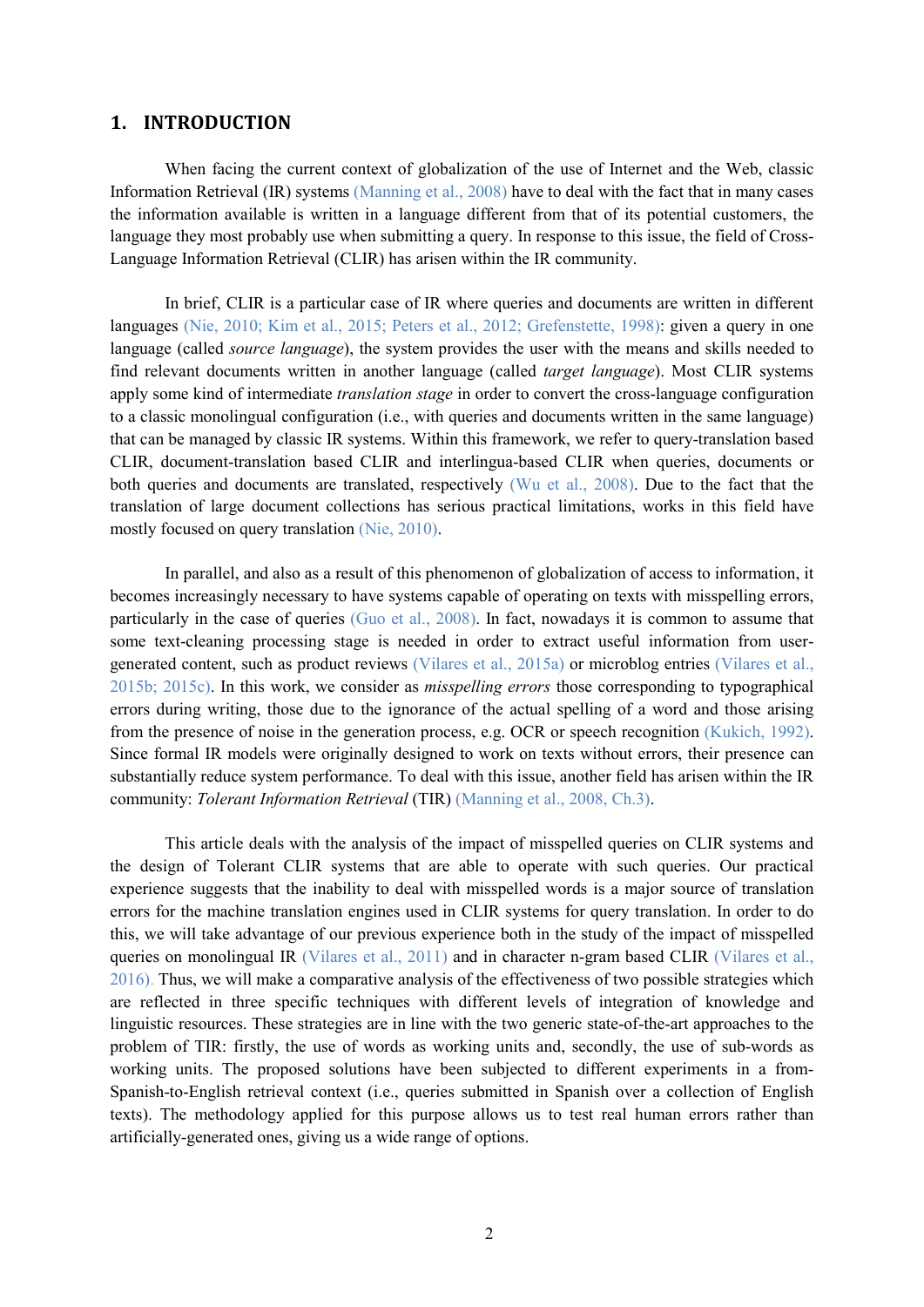To the best of our knowledge there are no similar works with this level of detail in a crosslanguage context. The work of Darwish and Magdy (2007), for example, although distantly-related to ours, differs significantly since it is focused on monolingual retrieval of scanned documents containing OCR errors, instead of multilingual retrieval with misspelling errors present in the queries, as is our case.

The structure of the rest of this paper is as follows. Section 2 describes our proposals for the treatment of queries with errors. Next, Section 3 discusses in detail our proposal based on the use of words as working units in conjunction with the use of spelling correction techniques, while Section 4 presents our proposal based on the use of character *n-*grams as working units both in the translation and retrieval stages. In Section 5, the methodology employed for testing is explained, and the experimental results obtained by means of it are analyzed in Section 6. Finally, Section 7 and Section 8 present, respectively, our conclusions and proposals for future work.

#### **2. PROCESSING MISSPELLED QUERIES**

Treatment of misspelled queries is usually based on replacing the original search algorithm for exact matches by a more flexible method allowing approximate ones. Having analyzed the state of the art, we consider here two different strategies for dealing with misspelled queries (Manning et al., 2008; Vilares et al., 2011): one that operates at word level and another one that operates at subword level.

As has been said before, the first of these strategies employs the word as working unit. This strategy relies on the use of dictionary-based Natural Language Processing (NLP) techniques in order to implement a query pre-processing stage for detecting and correcting the spelling mistakes that it may contain (Vilares et al., 2011). Once pre-processed, the query is translated and submitted to the system so the search process can be performed by a traditional IR engine. Our spelling correction solutions for this strategy will be described in Section 3.

At this point, we draw attention to the differences between IR and other areas of application of this type of automatic correction such as, for example, word processors. In this latter area, the usual solution consists of performing an ineffective first guess from which the system interacts with the user by showing several candidate corrections, asking the user to choose the right one. However, in the case of IR systems this type of approach is impractical, thus we require more complex, fully automatic error handling approaches with no further user intervention after entering the initial query.

On the other hand, the second strategy operates at sub-word level and consists of using character *n-*grams as processing units (Vilares et al., 2016). This kind of approach, to be described in greater detail in Section 4, can tackle the problem in a simpler way, independently of the degree of knowledge and linguistic resources available.

#### **3. APPROACHES BASED ON SPELLING CORRECTION**

As explained before, the first of the strategies referred to in this work involves pre-processing the original input query using NLP-based automatic correction techniques in order to detect and correct the spelling errors that it might contain. This strategy has been previously applied with success in monolingual IR (Vilares et al., 2011) and its extension to a cross-language domain is straightforward as no specific adaptation is required: the initial query is pre-processed and, once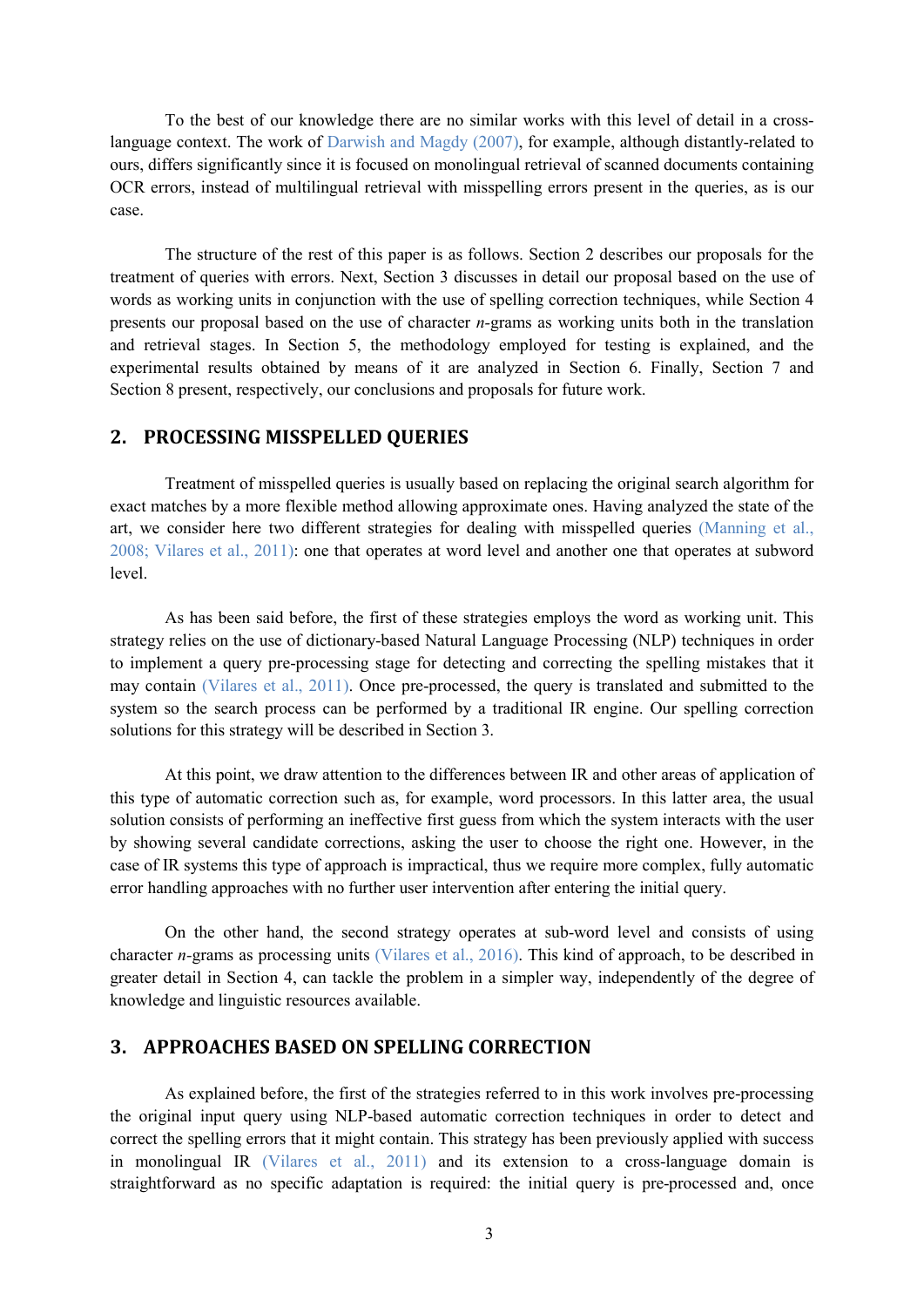corrected, processing continues as usual, it being first translated and then submitted to the retrieval engine.

Within this strategy based on spellchecking we can consider, in turn, two types of approach depending on the correction algorithm to be used:

- 1. *Correction of isolated words* (Savary, 2002): each word is corrected in isolation, without taking into account its surrounding words; thus we only have to consider those errors corresponding to out-of-vocabulary words. This technique may fail in detecting the so-called *real-word* errors, i.e. errors leading to different terms which do belong to the language. This is the case, for example, of the Spanish query *"apalabras\* con errores"* ("you bespeak with errors") for *"palabras con errores"* ("words with errors") –where the asterisk denotes, from now on, a misspelled word. As can be seen, each of the terms of the misspelled query is correct when we consider them separately.
- 2. *Contextual correction* (Otero et al., 2007): by leveraging contextual linguistic information, techniques of this kind are able to detect errors such as the one shown above. Moreover, they allow the proposed corrections to be sorted and, this way, the most appropriate correction to be selected automatically given the context.

Both correction-based approaches are described more in depth in the following subsections, together with examples of their use.

## **3.1. Savary's Correction Algorithm**

The first strategy consists of applying a global repair correction algorithm on isolated words (i.e. context is ignored) by means of finite-state automata, as proposed by Savary (2002). This algorithm is able to find all the words within a minimal edit distance with respect to the input misspelled word. The *edit distance* between two strings (Levenshtein, 1966) is defined as the number of *edit operations* to be applied to transform one string into the other. The edit operations to be considered are the following:

- 1. *Insertion* of a character, e.g. "*word"* → "*wordy"*.
- 2. *Deletion* of a character, e.g. "*word*" $\rightarrow$  "*wod*".
- 3. *Substitution* of a character, e.g. "*word"* → "*worm"*.
- 4. *Transposition* of two adjacent characters, e.g. "*word"* → *"owrd"*.

Savary's algorithm works as follows. The core of the spelling correction module is a *finite-state automaton* (FSA)  $A = (Q, \Sigma, \delta, q_0, Q)$  that recognizes the lexicon of the language, and where: *Q* is a set of states,  $\Sigma$  is a set of input symbols,  $\delta: \mathcal{Q} \times \Sigma \to 2^{\mathcal{Q}}$  is a function that defines the transition of the automaton,  $q_0 \in \mathcal{Q}$  is the initial state and  $\mathcal{Q}_f \subseteq \mathcal{Q}$  is the set of final states.

The process starts as a standard recognizer, trying to go from the initial state to a final state by applying the transitions labeled with the characters of the input word. When the recognizer stops in a non-final state where there are no outgoing transitions labeled with the next character of the input word (i.e., it is not possible to consume the next character), it means that we have detected an error in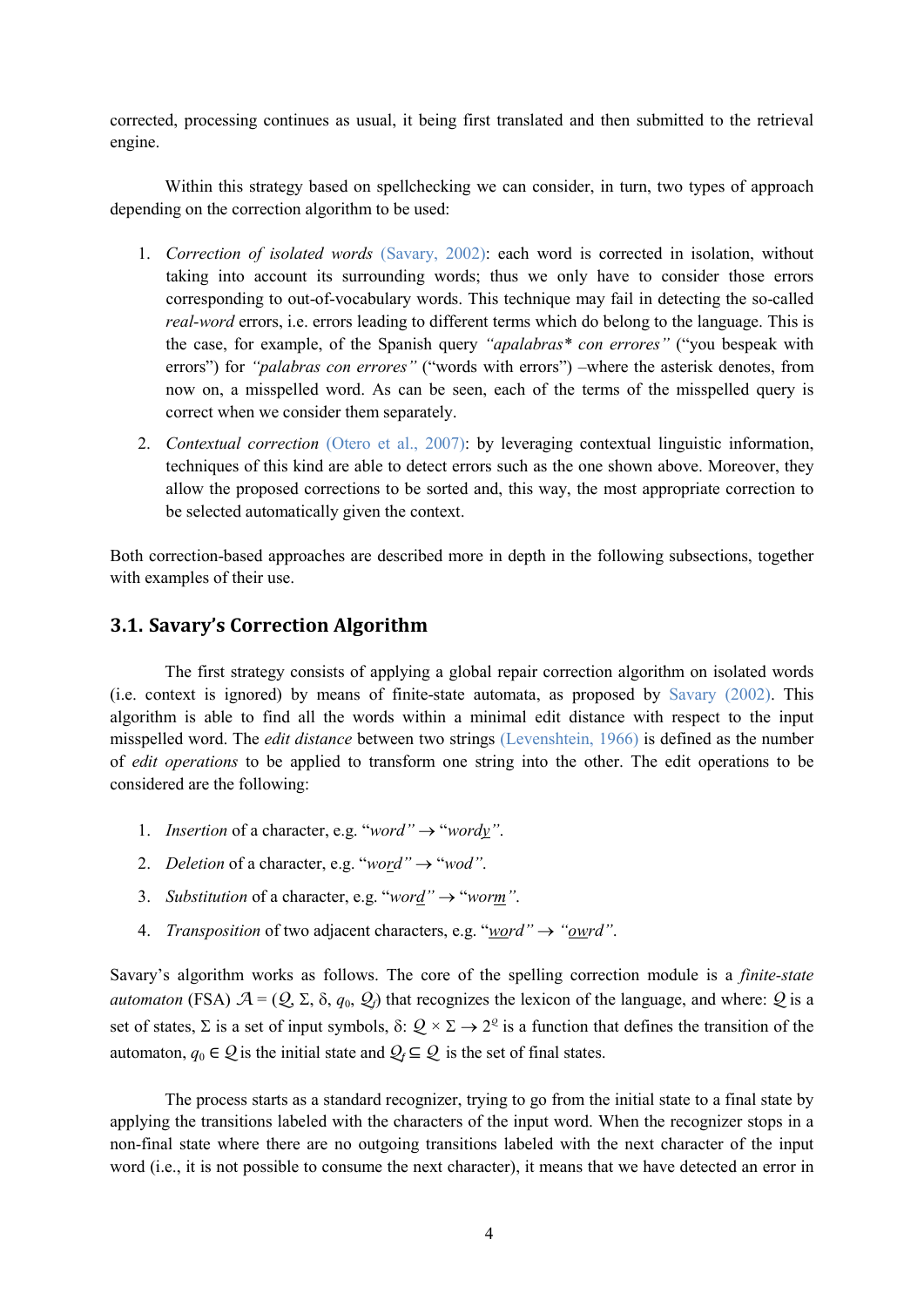the input word. In response, we apply four classes of elementary *repair hypothesis* on the current configuration of the automaton in order to reach a new configuration in which the recognition process can continue. These hypotheses, each of them corresponding to one of the basic *edit operations* described above, have an associated predefined weight (for the experiments to be presented later in this paper, all operations were weighted equally) and work like this:

- 1. *Insertion*: ignores the current character of the input string and tries to continue from the current state.
- 2. *Deletion*: tries to follow every reachable state from the current one.
- 3. *Substitution*: ignores the current character of the input string and tries to follow every state accessible from the current state.
- 4. *Transposition*: only applicable when (i) the next two input characters are *α* and *β*, respectively; (ii) it is possible to reach an intermediate state  $q_i$  from the current state  $q_i$  through a transition labeled with  $\beta$ ; and (iii) it is possible to reach a state  $q_k$  from the intermediate state  $q_i$  through a transition labeled with *α*. If these requirements are met, the algorithm tries to continue from the state  $q_k$  by ignoring the next two characters of the input string.

We must also take into account that there could be several consecutive errors and that an error may have been precipitated by an earlier erroneous repair. Therefore, these operations should be applied recursively until a correct configuration is reached, considering as starting points of the repair process the point where the error was detected and the previous configurations reached by the FSA. This algorithm reduces dynamically the search space by taking into account only the minimum number of repairs and by trying to reach the first repair as soon as possible.

Unfortunately, as a result of this correction process, the algorithm may return several candidate corrections that, from a morphological point of view, have a similar quality. This happens when several words exist simultaneously at minimal edit distance of the misspelled word.

Let us take, as an example, the sentence *"El balor\* actua\* de las cosaa\*"* for *"El valor actual de las cosas"* ("The current value of [the] things"). For this input sequence, the algorithm would obtain the following possible candidate corrections for its misspelled words, all of them at minimal edit distance from the original misspelled term (one edit operation):

| "balor*": "calor" ("heat"); "valor" ("value"); "balar" ("to bleat")                                                                                             |
|-----------------------------------------------------------------------------------------------------------------------------------------------------------------|
| "actua*": "actua" ("act [you]", "he acts"); "actual" ("current"); "actuar" ("to act")                                                                           |
| "cosaa*": "cosia" ("I sewed", "he sewed"); "costa" ("coast"); "cosan" ("they sewed");<br>"cosas" ("things", "you sewed"); cosa ("thing", "I sewed", "he sewed") |

leading to  $3\times3\times5=45$  word combinations, i.e. 45 possible solutions, as shown in Figure 1. The next question is which of them is the right one.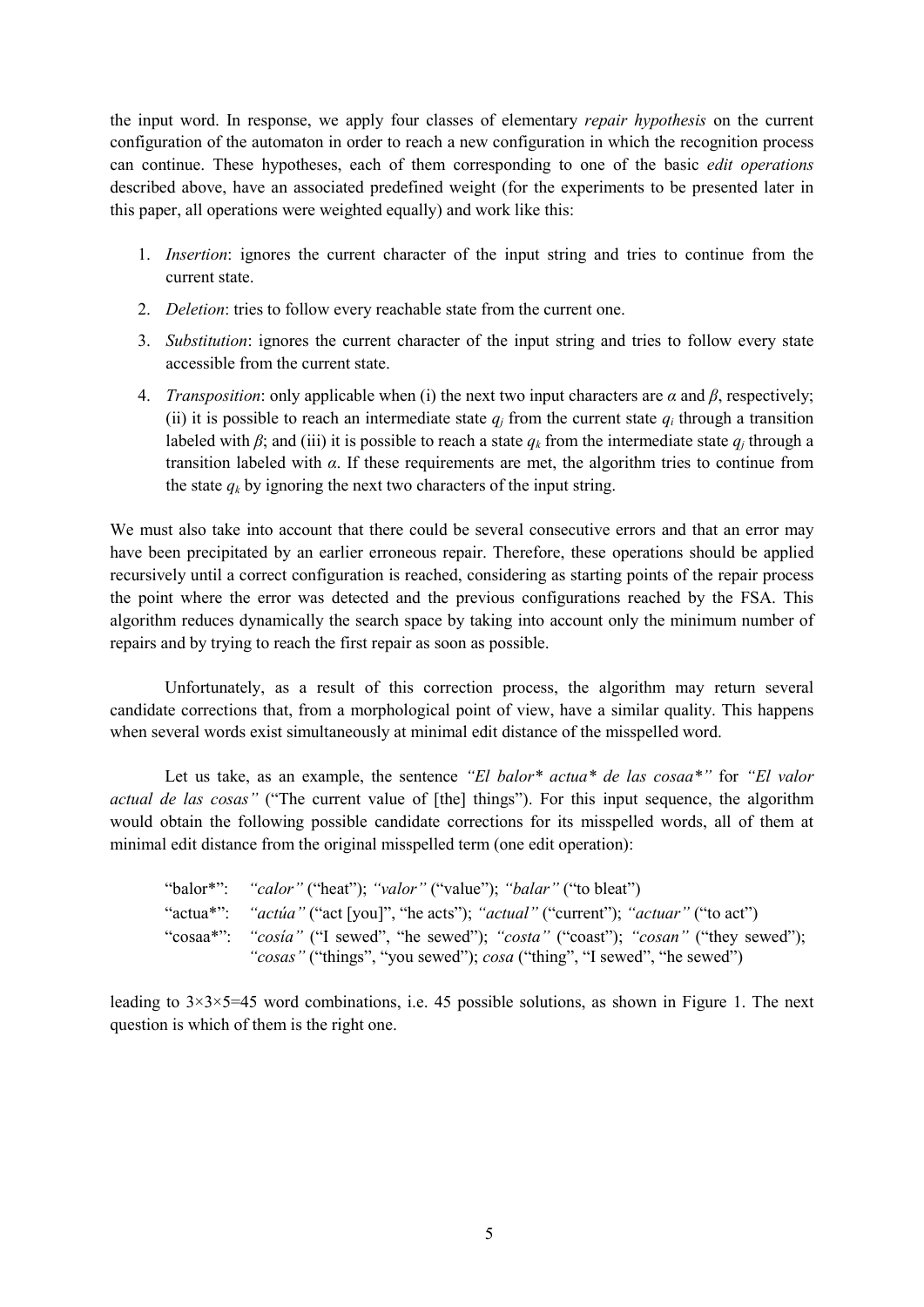

**Figure 1.** Compact representation of all the possible output combinations (total:  $3 \times 3 \times 5 = 45$  possibilities) obtained by means of Savary's algorithm for our sample sentence *"El balor\* actua\* de las cosaa\*"* (the right sequence is shown highlighted).

#### **3.2. Contextual Correction**

#### *3.2.1. Integrating Linguistic Knowledge*

As we have seen in the previous section, Savary's original correction algorithm is not able to discriminate among different solutions being at the same minimal edit distance of the input term. However, we can discard most of them by making use of our own knowledge of the grammar of the language (Spanish in this case). For example, in the case of the last term (*"cosaa\*"*), part of the candidates correspond to verb forms, and the rest of them correspond to noun forms (all of them feminine forms, either singular or plural). At the same time, that word comes after the sequence *"de las"* ("of the" [feminine plural]) and, according to Spanish grammar, what we should expect to find after that sequence is a plural feminine noun, not a singular feminine noun nor a verb form. So, since the only feminine plural noun among the candidate terms for *"cosaa\*"* is *"cosas"*, we can keep it and dismiss the rest of the candidates for that term.

This is the same principle used by our second proposal for dealing with misspelled queries, an extension of Savary's original algorithm which we call *contextual spelling correction*. This algorithm uses the contextual linguistic information embedded within a POS-tagging process to prune the candidate corrections. Only those candidates that fit the morphosyntactic context of the term to be corrected will be kept (Otero et al., 2007).

A Part-Of-Speech (POS) tagging process consists of marking up a word in a text as corresponding to a POS, based on both its definition and its context (Manning and Schütze, 1999, Ch.10). According to our needs or availability, the POS tags to be used can be coarse-grained (e.g., when they only represent the grammatical category: noun, verb, adjective, determiner, etc.) or finegrained (when they include additional morphosyntactic information such as gender, number, tense, etc.). In the case of Spanish, the use of fine-grained tags is convenient because of the need of reflecting the agreement in terms of gender and number between determiners, nouns and adjectives; the agreement in terms of number and person between subject and verb; etc.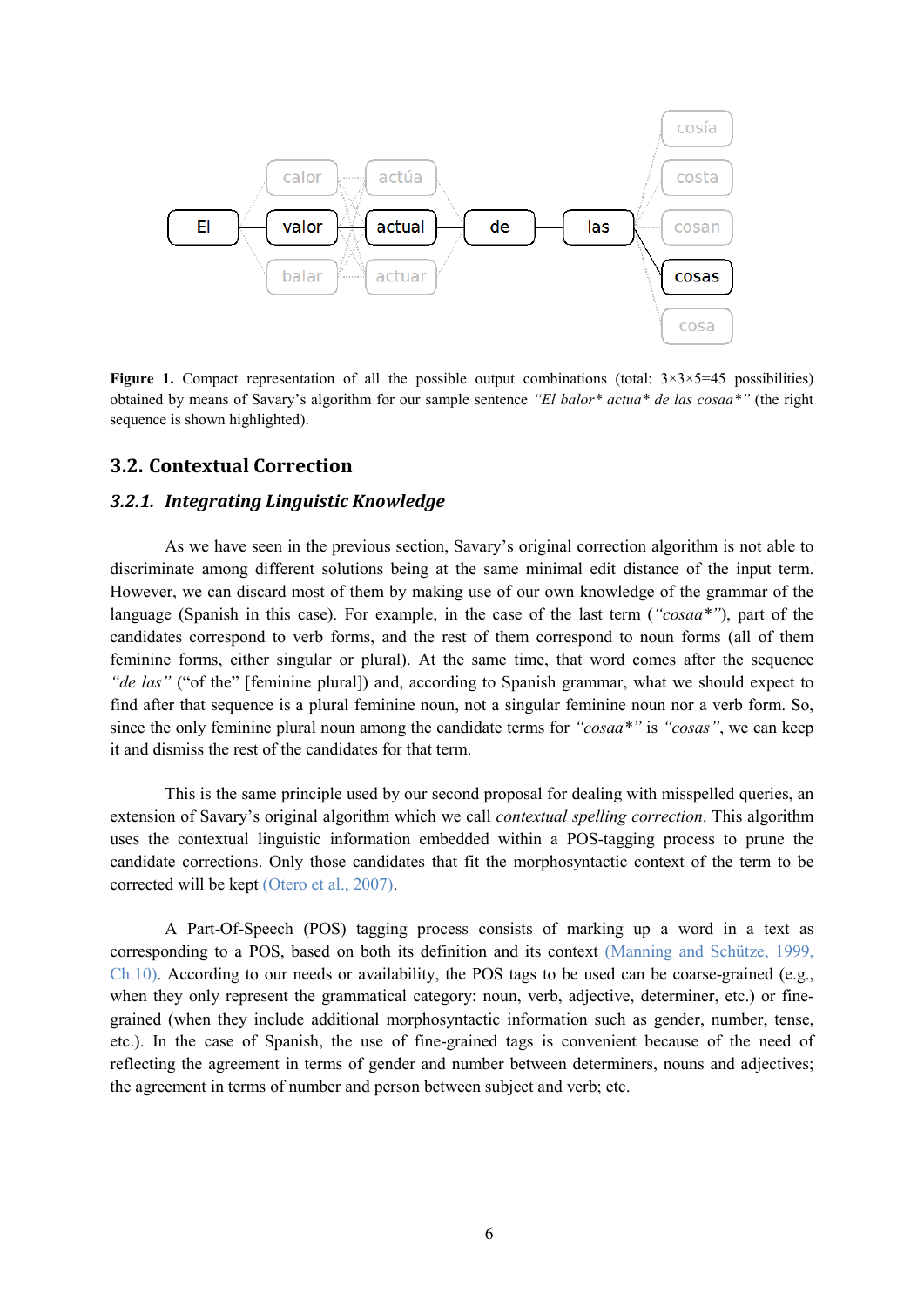#### *3.2.2. Implementing the Approach*

This proposal employs a stochastic morphosyntactic POS-tagger based on second order Hidden Markov Models (HMM) that makes use of the Viterbi algorithm to obtain, not only the correct sequence of POS tags corresponding to the input text (in this context, the most probable one), but also its associated probability (Manning and Schütze, 1999, Ch.10).

However, a new problem appears when trying to implement this proposal. Regular POStaggers require a single form per input word, but this is not what we are working with since for a given position in the input sequence to be tagged, we may have more than one possible input form (one per candidate correction). One option to solve this problem consists on converting the original problem –a sequence of words where a given term may have more than one possible form–, a problem that cannot be managed by the tagger, into a different but equivalent problem that can be managed by it.

Thus, as described by Graña et al. (2002b), an alternative consists of expanding our initial input into the different sequences corresponding to each combination of candidate corrections, to process each one separately with the POS-tagger and, finally, to choose the most probable solution as the final output. However, this would have been a very inefficient process; in the case of our working



**Figure 2.** Input alternatives to be tagged corresponding to our sample sentence *"El balor\* actua\* de las cosaa\*"* (the right sequence is shown highlighted). Tags are described in Appendix A.

sample, for example, we would have to tag  $3\times3\times5=45$  input sequences, one per possible candidate combination, as shown in Figure 2.

Looking for efficiency, our tested proposal does not integrates a regular HMM-based POStagger, but a more flexible variant designed by Graña et al. (2002a) that employs a dynamic extension of the Viterbi algorithm and that is applied on lattices instead of trellises. This allows us to represent a *word*::*POS-tag* pair in each arc, and then calculate the probability of each of the paths by means of an adaptation of the equations of the original Viterbi algorithm. As shown in Figure 3 for our working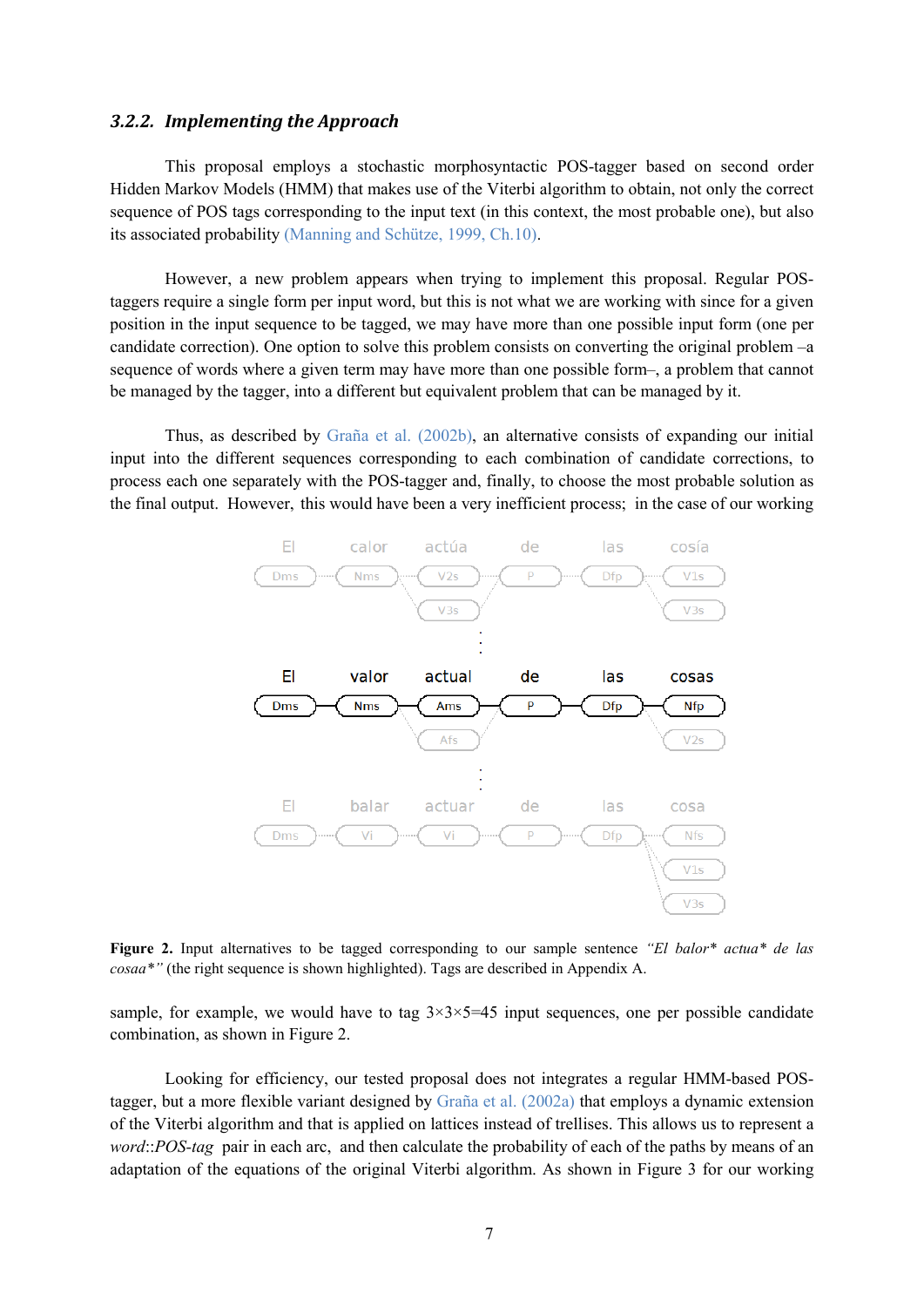sample, in a lattice words are denoted by the arcs rather than by the nodes, making it possible to represent a *candidate-correction*::*POS-tag* pair in each arc and then use Viterbi to obtain the most



**Figure 3.** Alternative spelling corrections for our sample sentence *"El balor\* actua\* de las cosaa\*"* represented in a lattice (the right sequence is shown highlighted). Tags are described in Appendix A.

likely sequence in a single pass. This allows us to discard those candidate corrections returned by Savary's original approach which do not correspond to the correct sequence of POS-tags.

## **4. APPROACHES BASED ON CHARACTER N-GRAMS**

We define a *character n-gram* as a sequence of *n* characters within a word. Thus we can divide, for example, the word *"librero"* ("bookseller") into the following overlapping 4-grams (i.e. *n*-grams of length *n*=4): -libr-, -ibre-, -brer- and -rero-.

The advantages derived from the use of character *n*-grams for text processing —simplicity, efficiency, robustness, completeness and independence of the domain— have converted treatment at *n-*gram level into a standard technique of the state of the art (Robertson and Willett, 1998; Vilares et al., 2011). These advantages have not gone unnoticed by the IR research community. Classic IR systems usually employ knowledge and linguistic resources such as lists of stopwords, stemmers, lexicons, thesauri, taggers and so on. However, tokenization in *n*-grams does not require any of these: queries and documents are merely tokenized in overlapping *n*-grams, being then processed by the retrieval engine like any other term. In this way, *n*-gram tokenization constitutes a language- and domain-independent approach (Leveling and Jones, 2010). Moreover, as shown by McNamee and Mayfield (2004b; 2004a) and Robertson and Willett (1998), the employment of *n*-grams matching is itself an inherent mechanism of standardization of terms that can work with a variety of languages without any additional processing.

#### **4.1. N-Gram Based CLIR**

The use of character *n-*grams as working unit in regular monolingual IR systems is quite simple and does not raise any particular problem, thus allowing us to make use of their advantages. However, in the case of Cross-Language IR those advantages are limited by the intermediate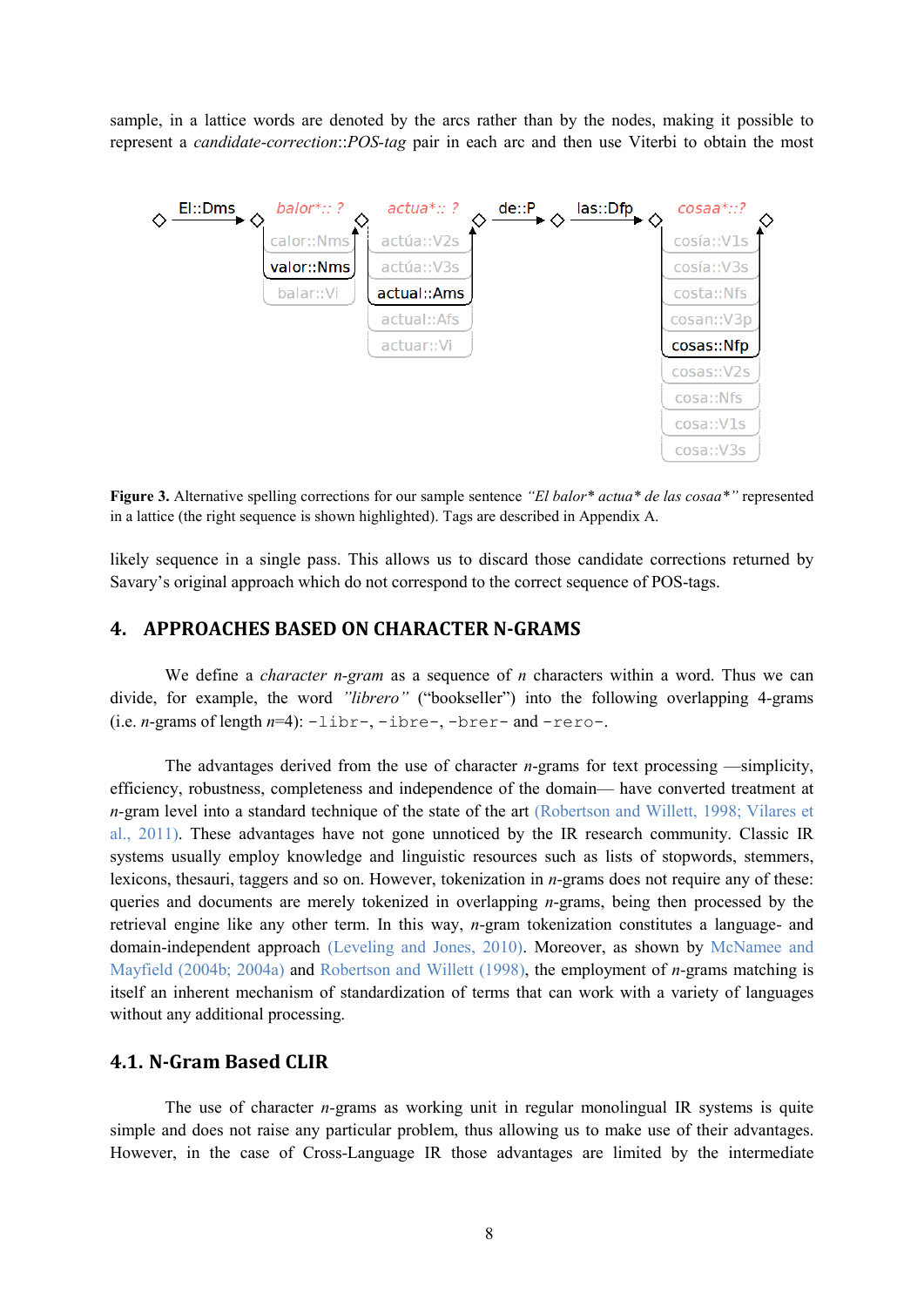translation stage, which can only be performed at word or phrase level, whereby the query must be tokenized in *n*-grams *after* being translated.

Moreover, the translation process itself is also very sensitive to misspellings, unfamiliar words, the lack of appropriate linguistic resources, etc. This means, for example, that a misspelled word in the original query could not be translated correctly, so that further post-processing with *n*-grams loses much of its ability to find approximate matches. Taking Google Translate as example, the input misspelled word *"librp\*"*, for *"libro"* ("book"), remains untranslated as *"librp"*. As we have stated before, our practical experience suggest that the inability to deal with misspelled words is a major source of translation errors for machine translation engines.

However, if we could find a way to eliminate or, at least, to reduce such restrictions when translating, so that complete words are not required, CLIR systems could also benefit from the advantages that the use of character *n*-grams as processing units can provide, not only as indexing units, but also as translation units. McNamee and Mayfield (2004b) were pioneers in this field, employing an algorithm for *n*-grams translation based on the alignment of a parallel corpus at the *n*gram level by using statistical techniques. Unfortunately, this first approach was slow and rigid, and thus of limited interest. Subsequently Vilares et al. (2016) presented an alternative system based on a different process for generating alignments for *n-*grams, preserving the benefits of the system by McNamee and Mayfield (2004b) but eliminating its main disadvantages. At this point, we should emphasize the fact that, although valid for retrieval purposes, this *n*-gram level translation is not a proper translation from a linguistic point of view, so we should rather consider it as a kind of *pseudotranslation*; however, for simplicity, we will keep using the term *translation* when referring to it.

In any case, this kind of approach allows us, in the context of CLIR, to extend the inherent benefits of using *n*-grams as processing unit to the translation process. This way we can avoid some of the limitations of the dictionary-based techniques, such as the need to normalize the words or the inability to translate unknown terms. Moreover, as this solution does not use any particular languagedependent processing, it can be applied when the availability of language resources is scarce, which, as stated by Rehm and Uszkoreit (2011) and contrary to what one might think, is not unusual, even for major European languages.

## **4.2. Translating n-Grams**

Our *n-*gram level translation system (Vilares et al., 2016) is based, in turn, on an alignment algorithm that works at character *n*-gram level, taking as input a parallel corpus in the languages to work with. This alignment is performed progressively in two phases: from a parallel corpus to a wordlevel alignment and next, from a word-level to a character *n-*gram level alignment. Next, we describe each phase in more detail.

Firstly, the input parallel corpus in the required source and target languages is aligned at word level using the well-known statistical tool GIZA++ (Och and Ney, 2003), obtaining as output the translation probabilities between words in both languages. Such alignments are bidirectional (Koehn et al., 2003), that is, we only accept an alignment *source-language*→*target-language* ( $w_s$ ,  $w_t$ ) –where  $w_s$ and  $w_t$  denote the word in the source and target language, respectively–, if and only if there also exists the corresponding alignment *target-language*→*source-language* (*wt*, *ws*). Moreover, those alignments below a probability threshold *W*=0.15 are discarded. Thus, this first step plays the role of a filter, since we will consider for further processing only those *n*-grams alignments corresponding to aligned words.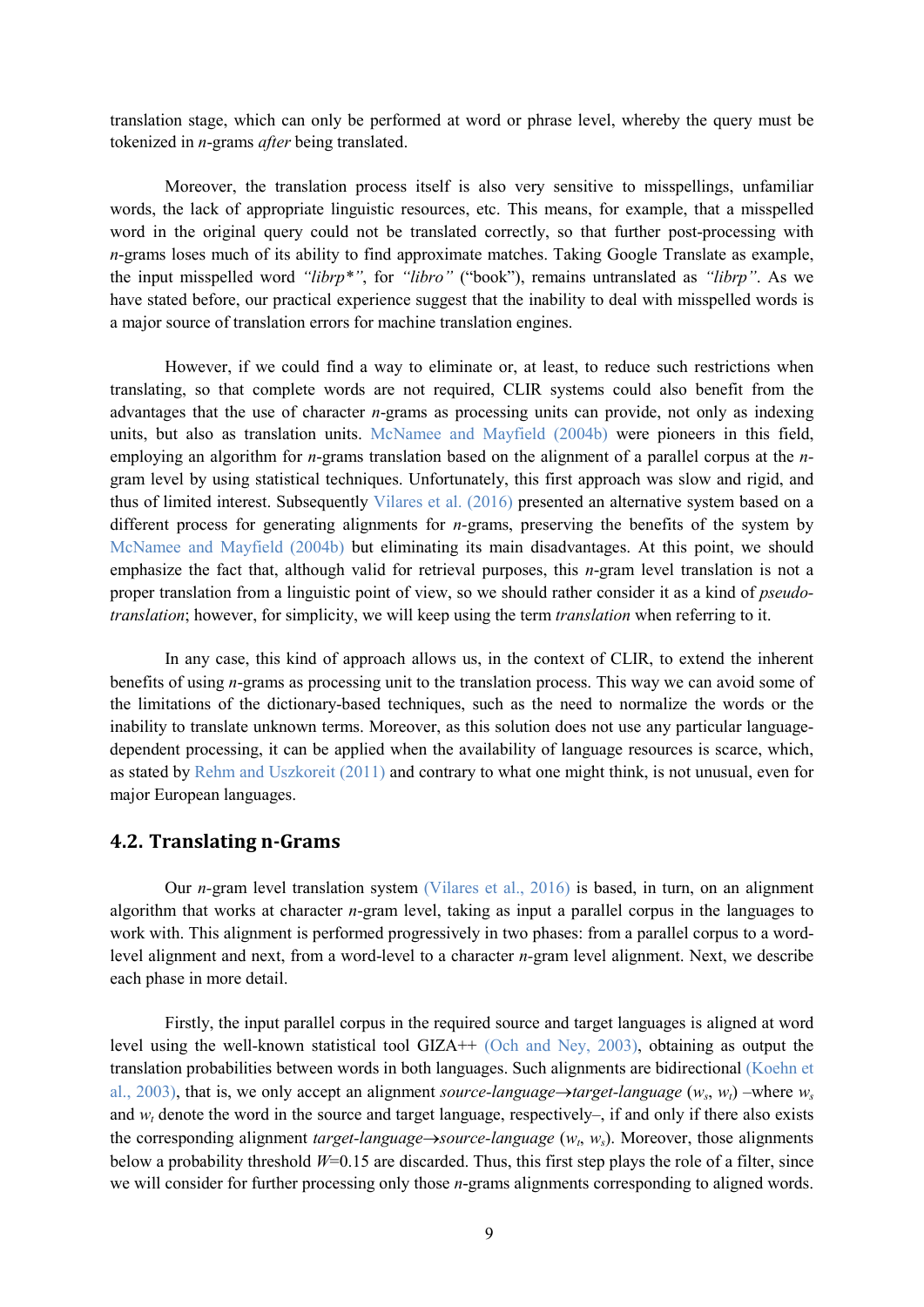The character *n-*gram level alignment, properly speaking, is performed during the second phase of the process. For this purpose we compute statistical association measures (Evert, 2005, Ch.3) based on co-occurrences of the character *n*-grams belonging to words aligned in the previous phase. Thus, given the *n*-gram pair  $(g_s, g_t)$  –where  $g_s$  denotes the character *n*-gram in the source language and  $g_t$  its candidate *n*-gram translation–, their co-occurrence frequencies can be organized in a *contingency table*. This table results from classifying the co-occurrences between the *n*-grams of the input *n*-gram pair and other *n*-grams present in pairs of aligned words, like this:

|  | $ g_t \in w_t   g_t \notin w_t  $                    |             |
|--|------------------------------------------------------|-------------|
|  | $g_s \in w_s$   $O_{11}$   $O_{12}$   = $R_1$        |             |
|  | $g_s \notin w_s$ $O_{21}$ $O_{22}$ $=\overline{R_2}$ |             |
|  | $= C_1$ $= C_2$                                      | $\vert$ = N |

where the first row corresponds to observations where a word in the source language  $(w_s)$  contains the *n*-gram *gs*, and the second row to those in which such word does not. The same occurs for the columns in the case of the word in the target language ( $w_t$ ) and  $g_t$ . The figures of these cells are called *observed frequencies*:  $O_{11}$ , for example, corresponds to the number of alignments where the source word

| $w_{s}$  | w.         | probability | $w_{\rm c}$ | w.      | probability |
|----------|------------|-------------|-------------|---------|-------------|
| libro    | book       | 0.833       | libro       | gift    | 0.005       |
| librero  | bookseller | 0.454       | librero     | advice  | 0.001       |
| librería | bookshop   | 0.202       | librería    | address | 0.003       |
| librería | bookstore  | 0.537       | librería    | open    | 0.001       |

**Table 1**. Example Spanish-English word-level alignments and their associated probabilities.

contains  $g_s$  and its translation candidate contains  $g_t$ , while  $O_{12}$  is the number of alignments where the source word contains  $g_s$  but the candidate translation does not contain  $g_t$ , etc.  $R_1$  and  $R_2$  are the partial sums for each row of these frequencies, and  $C_1$  and  $C_2$  are the sums per column. The total number of pairs considered, *N*, is the sum of all observed frequencies. However, when making this calculations, we must weight the frequency of observations based on the probability associated with these alignments. This is due to the fact that they are not actual, but only probable, observations of cooccurrences since GIZA++ uses a statistical model for the initial word-level alignment, a model which computes the translation probability for each pair of co-occurrent words (Och and Ney, 2003). Therefore, the same source word may be aligned with more than one candidate translations at the same time, each one having a different probability. Let us consider as an example the case of the Spanish words *"libro"* ("book"), *"librero"* ("bookseller") and *"librería"* ("bookshop", "bookstore [US]") for which a possible Spanish-English word-level alignment, with its corresponding probabilities, is shown in Table 1.

In this case, the observed frequency  $O_{11}$  corresponding to the character *n*-gram pair ( $-1$ ibr-,  $-$ book-) would not be  $O_{11}=4$  as we could suppose at first glance, but  $O_{11}=2.026$ . This is due to the fact that, although that *n-*gram pair co-occurs in four word-level alignments: ("*libro"*, *"book"*), ("*librero"*, *"bookseller"*), ("*librería"*, *"bookshop"*) and ("*librería"*, *"bookstore"*), such cooccurrences should be weighted according to the probability of their alignments:

$$
O_{11}(-libr, -book-) = 0.833 for ("libro", "book") + 0.454 for ("librero", "bookseller") +
$$
 (2)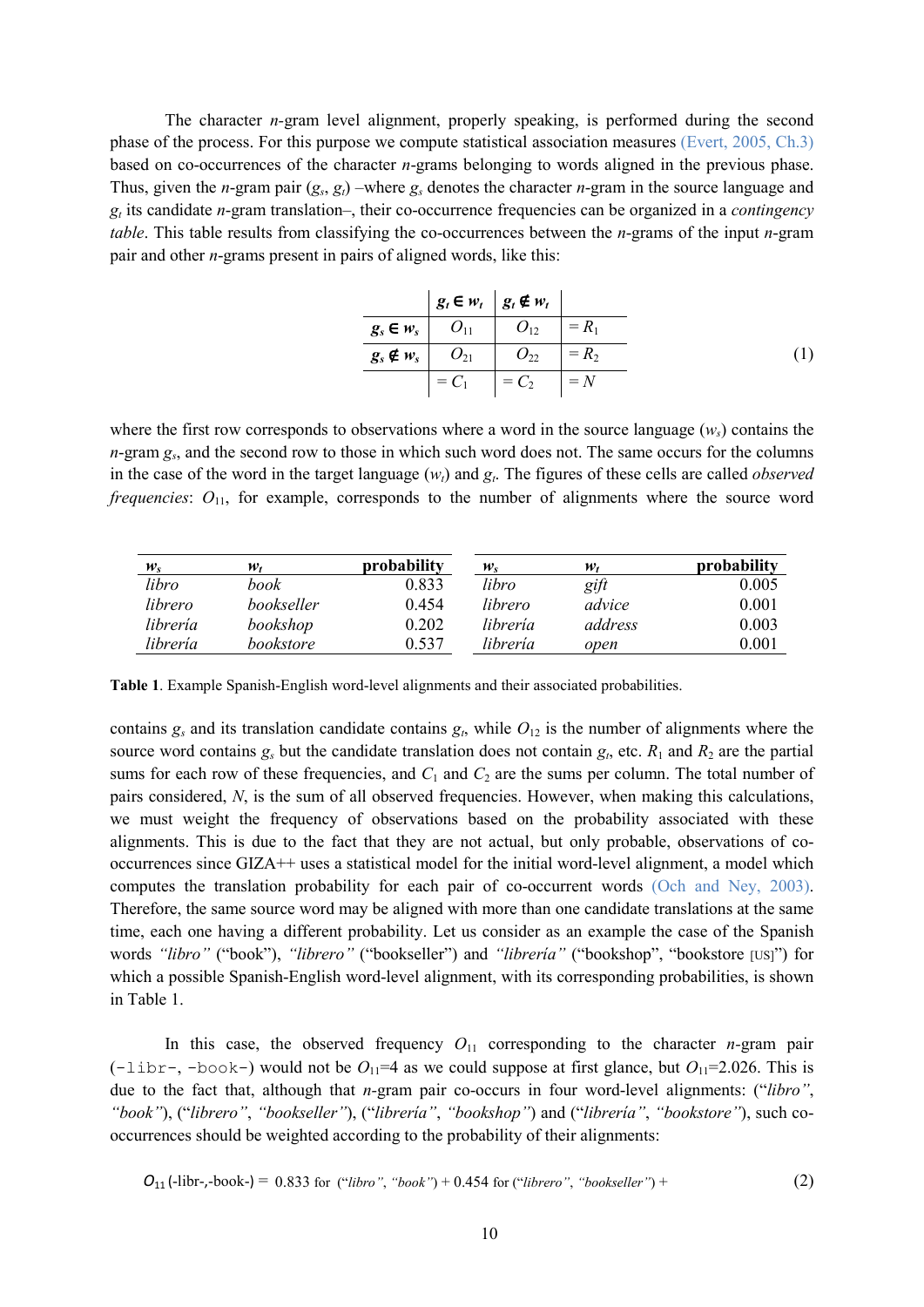Once we have generated the contingency table corresponding to the pair of *n-*grams under consideration, we compute its association measure, obtaining the best results by using the *Dice's similarity coefficient* and the *log-likelihood* (Vilares et al., 2016), defined according to (Evert, 2005, Ch.3):

$$
Dice = \frac{2O_{11}}{R_1 + C_1}
$$
  $log-likelihood = 2\sum_{i,j} O_{ij} \log \frac{NO_{ij}}{R_i C_j}$  (3)

# **5. DESIGNING THE EXPERIMENTS**

# **5.1. Evaluation Framework**

We have chosen for our experiments a *from-Spanish-to-English* CLIR set-up (queries in Spanish with English documents) for the following reasons:

- 1. The inclusion of English was convenient, it being the dominant language on the Web. As more information on the Web is available in English than in any other language, English should play the role of target language.
- 2. Many users, even if they understand English, have trouble talking it and writing in it, so they prefer to use their mother tongue as source language.
- 3. Given the wide variety of morphological processes present in Spanish, the treatment of spelling errors in this language is a real challenge (Vilares et al., 2004).

Regarding the evaluation corpus, the document collection to be used is the so-called *LA Times 94* (56,472 documents, 154 MB), previously employed in the *robust task* of the *ad hoc track* of CLEF 2006 (Di Nunzio et al., 2006), which reused queries from previous CLEF Initiative (2015) events. The other English sub-collection, the so-called *Glasgow Herald 95*, could not be used because having been introduced later than the *LA Times 94*, it does not provide relevance references (the socalled *qrel* files) for most queries. With respect to queries, we have employed the *training set* provided for such task (60 *topics* that are available, among other languages, in Spanish and English): topics C050-C059, C070-C079, C100-C109, C120-C129, C150-159 and C180-189. Each of them consists of three fields: *title*, a short title as the name implies; *description*, a brief phrase description; and *narrative*, a short text specifying its criteria of relevance. In order to be able to analyze in greater detail the influence which both query length and redundancy of the information contained in it have on system performance, we have considered two series of experiments regarding the topic fields used to generate the query:

- 1. *short queries*: using only the *title* field (average length: 3 words);
- 2. *mid-length queries*: using the fields *title* and *description*, the mandatory configuration required in CLEF competitions, used to obtain the scores for the official ranking (average length: 10 words).

These types correspond to the length and complexity of queries usually employed in commercial search engines and other IR systems (Bendersky and Croft, 2009; Jansen et al., 2000).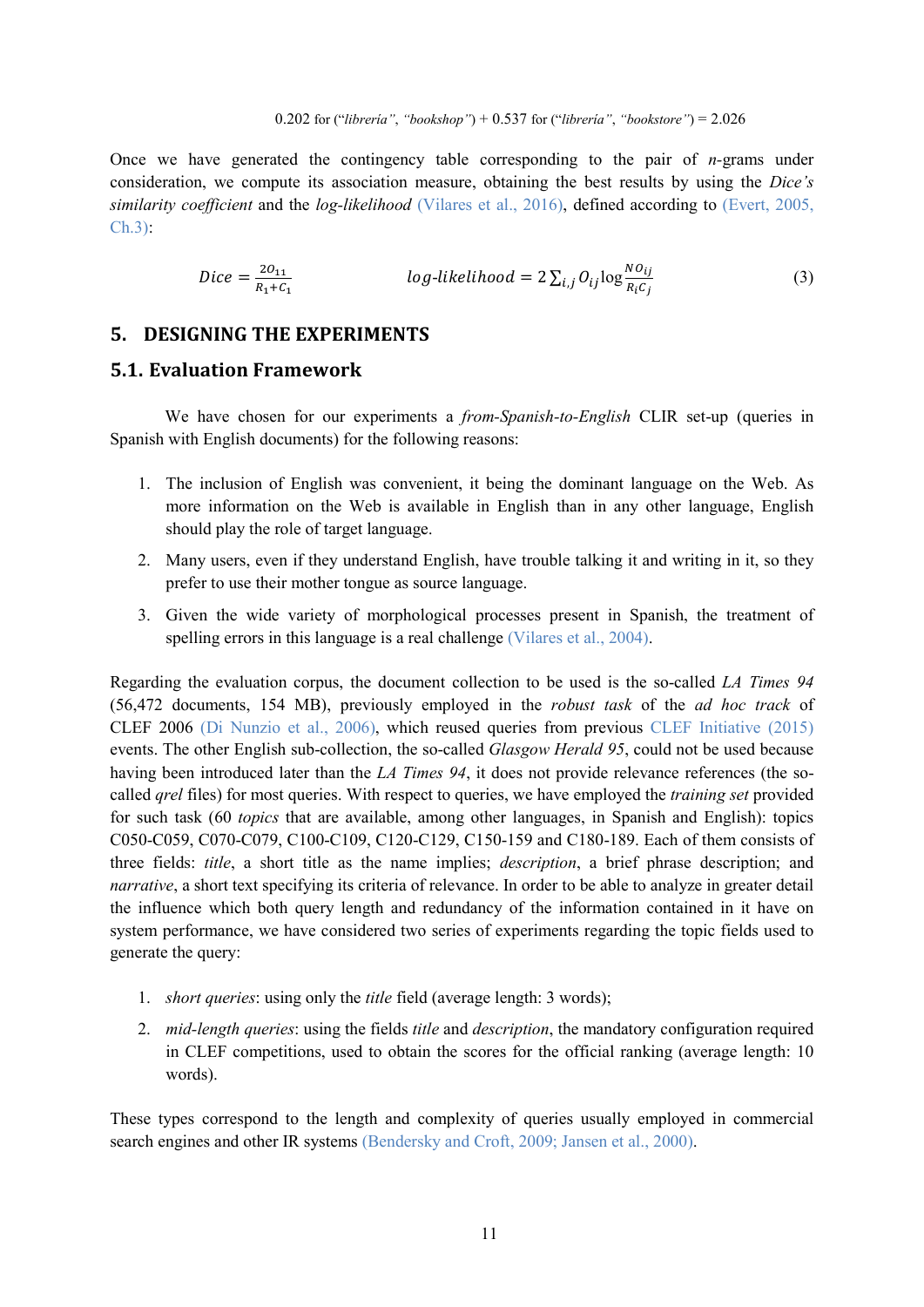With respect to other resources used, both correction-based approaches require a dictionary of the language and, in the case of contextual correctness, a training corpus for POS-tagging is also needed. In both cases we have used the Spanish corpus of MULTEXT-JOC (Véronis, 1999), developed within the MULTEXT project [\(http://cordis.europa.eu/result/rcn/21271\\_en.html\)](http://cordis.europa.eu/result/rcn/21271_en.html) and containing approximately 200,000 words with POS-tags attached, belonging to a lexicon of more than 15,000 words.

#### **5.2. Generating the Misspelled Queries**

As in the case of our previous experiments in monolingual IR (Vilares et al., 2011), to evaluate the different approaches we will introduce spelling errors into the input topics in order to analyze their impact on the results. We have tested a wide range of *error rates T*:

$$
T \in \{0\%, 10\%, 20\%, 30\%, \dots, 60\%\}\
$$
 (4)

where a rate value *T* implies that  $T\%$  of the words of the topic contain errors, with  $T=0\%$ corresponding to the *original topic* (i.e. no extra errors added) and, as we shall see, with the limit of *T*=60% being imposed by the test set. This wide range of values allows us to study the behavior of the approaches even for the high error rates that characterize noisy environments like those in which the input is obtained from mobile devices based on handtyping or handwriting (e.g. smart-phones, digital pens or graphic tablets) or obtained from speech recognition systems like those integrated within the so-called *personal assistants* for mobile devices –e.g., SIRI [\(http://www.apple.com/ios/siri/\)](http://www.apple.com/ios/siri/). It should be noted that the use of such high rates is by no means excessive: for short queries, as is the case of our experiments, the error rate must necessarily be high in order for it to be reflected in the queries. For example, in the case of a two-word query, an error rate of 50% would be required in order to have one error per word on average; for three-word queries, it would require an error rate of 33% and so on.

Unlike our previous monolingual experiments (Vilares et al., 2011), this time we have not worked with artificially generated errors but with real human errors only. These errors are more complex to generate and control, but they are also much closer to the reality than artificial errors, and therefore more interesting to study. Thus, we have re-used those topics containing human errors that were already employed in those monolingual experiments. Such topics had been generated like this. Firstly, with the help of third parties not involved in this research, a *pool* of handmade copies of the original topics was created. For this purpose, our collaborators (a group of eight people, consisting of PhD students and lecturers) were asked to type at least three copies of the original topics each. They were instructed to make them by typing fast or in noisy environments  $-e.g.,$  while watching TV–, and not to correct any error they might make when typing. Next, the 27 copies obtained were aligned and, for each word, the most common mistake made was identified. This allowed us to identify copy errors for 65.62% of the terms (i.e., *T*=65.62%, 60% in practice). Finally, from this information, test sets were generated by progressively increasing the error rate so that it was cumulative in order to avoid distortions —that is, if a given error appears for  $T=20\%$ , it should remain there for  $T>20\%$ . More details about the generation of the input query set are available in (Vilares et al., 2011).

#### **5.3. Indexing and Retrieval**

Our CLIR system integrates the open source TERRIER IR platform (Ounis et al., 2007), configured for using a DFR Inverse Document Frequency ranking model with Laplace after-effect and normalization 2 (denoted as InL). Regarding indexing and retrieval processes, input documents and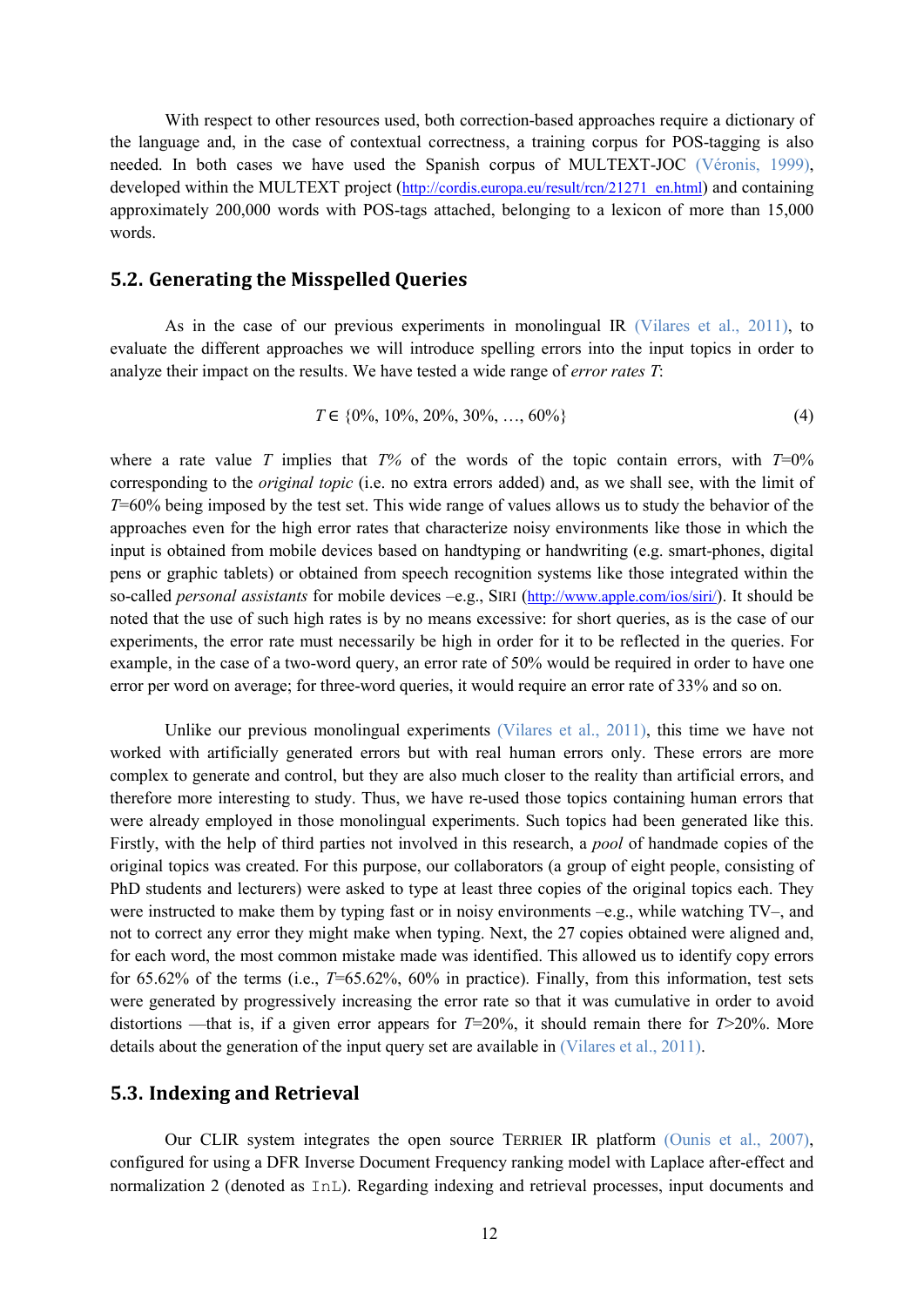queries are processed in a different way depending on the processing unit employed: words or character *n*-grams.

In the case of word-based approaches, text (either queries or documents) is normalized using a classic *stemming*-based approach. For this purpose, our system employs the Snowball *stemmer* [\(http://snowball.tartarus.org\)](http://snowball.tartarus.org/), based on Porter's algorithm, and the list of *stopwords* provided by the University of Neuchâtel [\(http://www.unine.ch/info/clef/\)](http://www.unine.ch/info/clef/). Both resources are well known and widely used. This being a CLIR process, the query was translated using Google Translate [\(http://translate.google.es\)](http://translate.google.es/) before being normalized. We consider, in turn, three cases:

- *stemming* (our baseline): the query is translated as is, with errors
- *Savary*: the query is corrected before submission by applying the Savary's correction algorithm on isolated words described in Section 3.1.
- *contextual*: this time the query is corrected by using our contextual correction algorithm, described in Section 3.2.

Furthermore, in the case of our *n-*gram based approach (denoted *4-grams*), the text is normalized by lowercasing it and removing punctuation before being *tokenized* into *n*-grams (McNamee and Mayfield, 2004b) to be then indexed (in the case of documents) or translated (in the case of queries). Although there are many possible configurations, we have chosen to use that one for which we had attained the best results in (Vilares et al., 2016). Thus, 4-grams (i.e. *n*-grams of 4 characters) were used, the computation of *n*-grams alignments was performed using *log-likelihood* as association measure, and the translation of the input query was performed using a so-called *range selection algorithm*. In this technique, each *n*-gram of the original query is replaced by its *H n*-gram candidate translations with the highest association measures, in this case using *H*=1. Finally, the translated query is sent to the retrieval engine.

Note that, intentionally, we have not employed techniques for query expansion nor relevance feedback in order to study the behavior of the approaches without introducing distortions in the results derived from the integration of other techniques (Vilares et al., 2011; 2016).

## **6. EXPERIMENTAL RESULTS**

Since this study is focused on the negative effects that the presence of misspelled query terms has on CLIR systems performance, the following metrics were taken as reference for our analysis:

- 1. The loss, in percentage, of the Mean Average Precision (MAP) obtained for those topics containing a given rate *T* of misspelled words, with respect to MAP previously obtained for the original topics (i.e. for *T*=0%).
- 2. The resulting increase in the number of queries for which relevant documents have not been retrieved when comparing the results obtained for those topics with a given rate *T* of misspelled words, with those ones previously obtained for the original topics.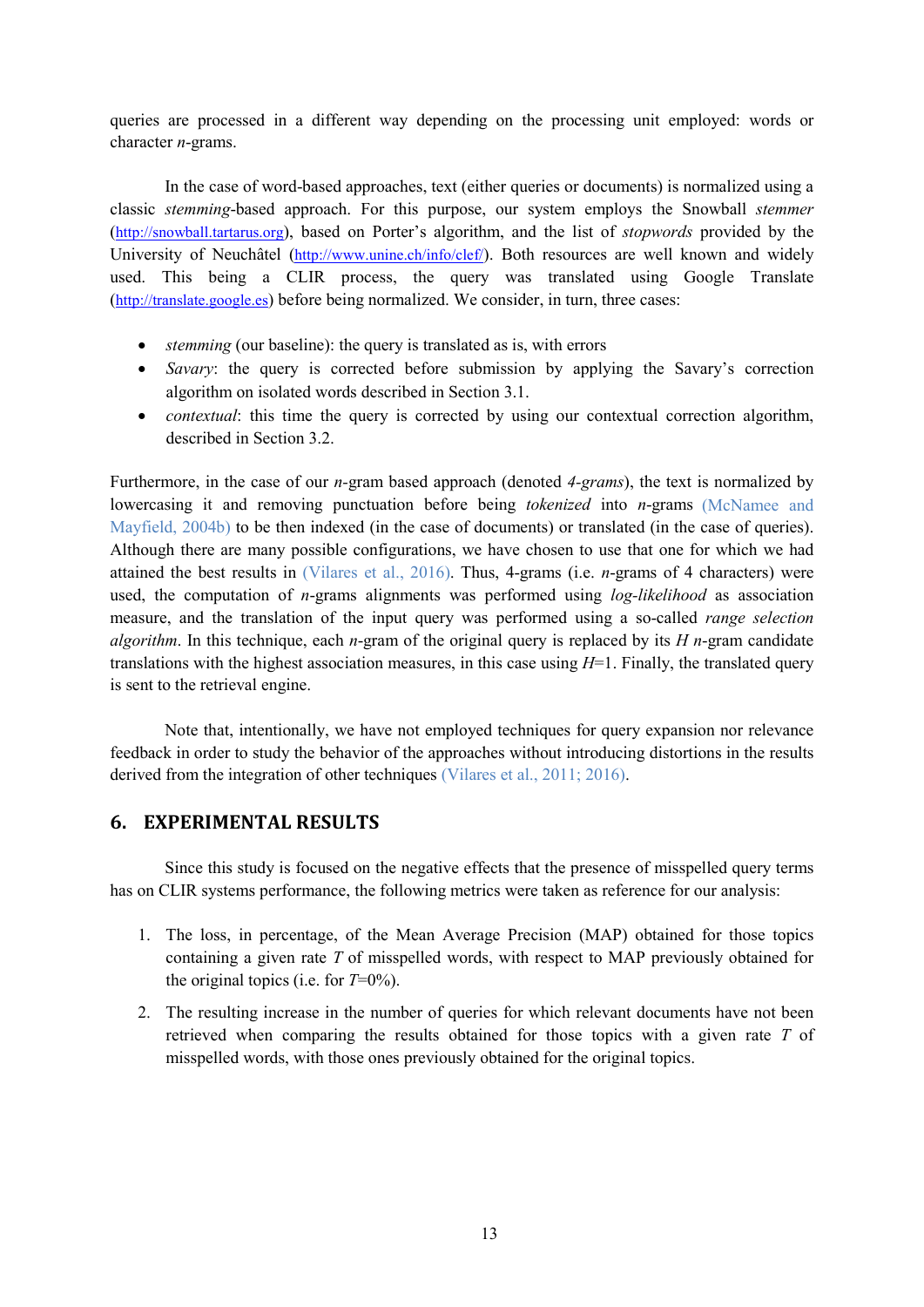

**Figure 4.** Charts showing the performance drop obtained in our experiments for short (left) and mid-length queries (right) with respect to the original queries (i.e.  $T=0\%$ , no extra errors added) in terms of both the loss in percentage of the MAP obtained (top) and the number of queries for which relevant documents have not been retrieved (bottom). Note that shorter bars mean better results.

The figures obtained for each error rate *T* are presented as charts in Figure 4. For a more coarsegrained view of these results, the macro-averaged mean obtained for a given metric for each approach is also shown on the last bar group of each chart ( $AVG$ ). Moreover, in the case of MAP loss, a star ( $\star$ ) is shown on top of the corresponding bar when that loss is statistically significant; for this purpose, *two-tailed t-tests* over MAP values with *α*=0.05 have been used.

Regarding the use of words as processing unit, our first results correspond to our stemmingbased *baseline* (*stemming* runs, represented as yellow bars in the charts). As can be seen in Figure 4, these results show a significant negative impact of errors on the behavior of the system with respect to both MAP loss and the increase in the number of unanswered queries, even for the lowest error rates, and these results are even worse in the case of short queries. As shown in their corresponding *AVG* bar groups, we have obtained a macro-averaged mean drop of 34% (significant for  $T\geq 20\%$ ) for short queries compared to 26% (significant for T≥30%) for mid-length queries. The reason for this behavior is that the shorter the query, the greater the relative importance of each term, since the limited context available in those cases does not compensate for the loss of the information provided by each missing term.

On the other hand, results show that the use of correction-based techniques has a clearly positive effect that reduces this loss, although the behavior varies depending on the technique used and the type of query. In the case of using Savary's algorithm for the correction of isolated words (*Savary*  runs, shown as blue bars), it can be seen in the corresponding *AVG* bar groups that, in absolute terms, its behavior is remarkably stable with respect to MAP loss, obtaining very similar results: a drop of 24% regardless of the length of the query. The case of contextual correction (*contextual* runs, shown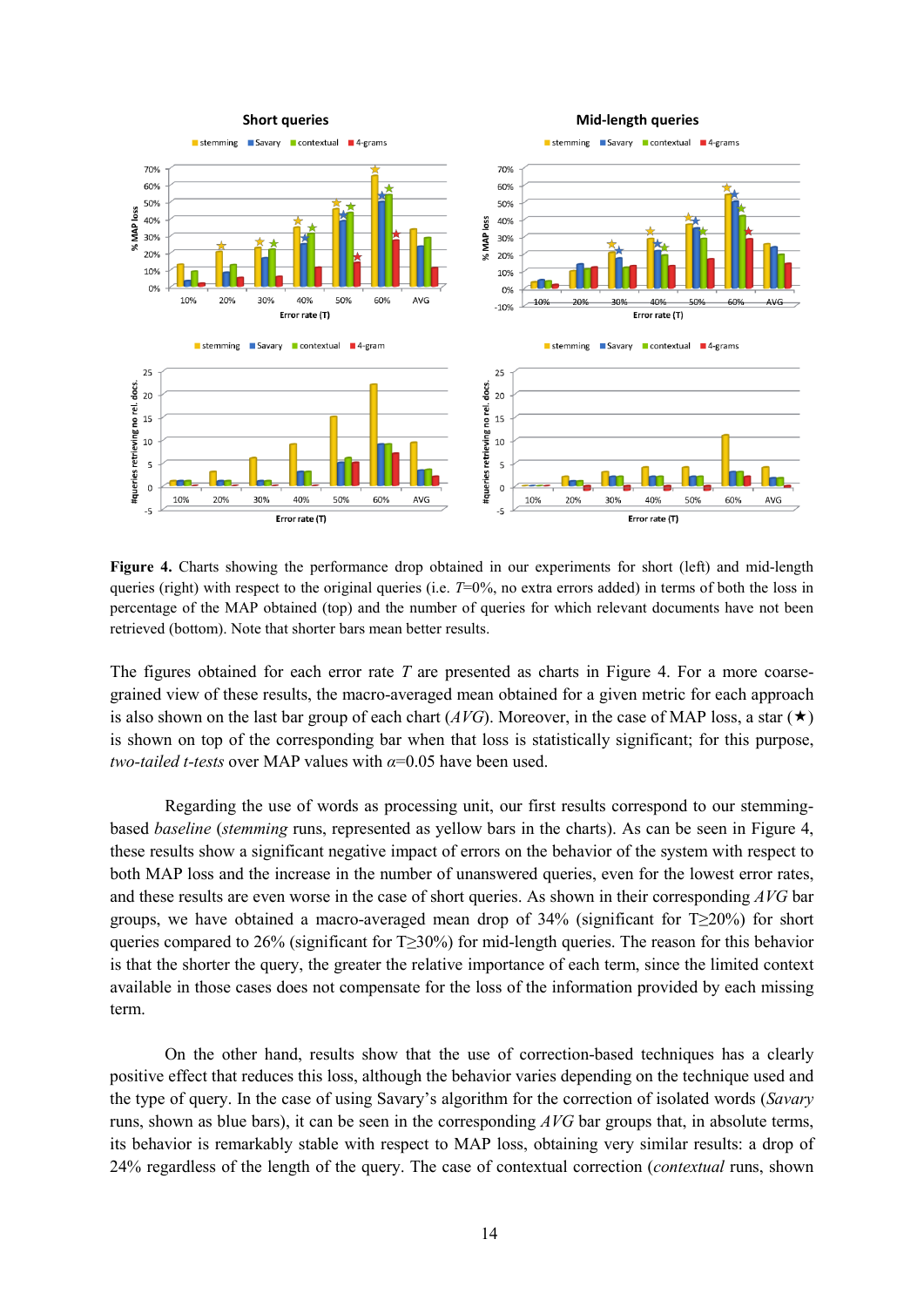as green bars) is different, as it behaves much better with longer queries because, in principle, the linguistic context of the shorter queries is much more restricted, limiting its applicability. Thus, as can be seen in the corresponding *AVG* bar group, Savary's algorithm performs better than contextual correction in the case of short queries: a 24% drop (significant only for T≥40%) for Savary's vs. 29% (still significant for T≥30%) for contextual correction. In the case of longer queries, on the contrary, it is the contextual algorithm which behaves considerable better than Savary's algorithm: a 24% drop (significant for T≥30%) for Savary's vs. 19% (significant for T≥40%) for contextual correction.

Finally, in the case of using character *n-*grams instead of words as working unit (*4-grams* runs, shown as red bars), our results confirm their inherent robustness, even in a multilingual context like this. In these results, *n*-grams show to have a loss of accuracy and a number of unanswered queries clearly lower than those of our word-based approaches, particularly for very high error rates and also in the case of short queries. *n-*Grams show a much more robust behavior than our word-based baseline (*stemming*, yellow bars), as can be seen in the corresponding *AVG* bar groups: a drop of 11% (significant only for such a high rate as T≥50%) for *n*-grams vs. 34% (still significant for T≥20%) for the baseline, in the case of short queries; and a 14% drop (significant for T≥60%) for *n*-grams vs. 26% (significant for T≥30%) for the baseline, in the case of mid-length queries. Furthermore, *n-*grams are also able to clearly outperform correction-based approaches: even taking the best corrections, we obtain a drop of 11% (significant for T≥50%) for *n*-grams vs. 24% (significant for T≥40%) for Savary's algorithm in the case of short queries; and 14% (significant only for T≥60%) for *n*-grams vs. 19% (significant for T≥40%) for contextual correction in the case of mid-length queries. Moreover, *n*grams achieve this high performance without needing to apply any specific processing for error handling.

## **7. CONCLUSIONS AND FUTURE WORK**

Throughout the present work, we have analyzed the harmful effects of misspellings in queries in Cross-Language Information Retrieval environments, taking *a from-Spanish-to-English* configuration (queries made in Spanish on a collection in English) as a case study. We have considered several strategies and approaches to address this problem, a must-have step for developing more robust multi-language information retrieval systems.

The first strategy we have studied is a classic one based on the use of words as indexing and translation units. In this case we consider the use of spellchecking mechanisms for the treatment of errors before the query translation phase, presenting two alternatives for this purpose. Firstly, the use of Savary's global correction algorithm, which processes each word in isolation, returning the candidate corrections within a minimal editing distance, probably introducing noise when several alternative corrections exist and all of them are taken into consideration. Secondly, the use of a contextual correction algorithm that allows us to filter those candidate corrections based on their morphosyntactic context, returning only those corrections that agree with it.

In the case of our second strategy, we consider the use of character *n-*grams instead of words as processing unit, both for indexing and translation. This allows us to work directly with the original query with errors, since the alignments are made at subword level and thus we are able to establish partial correspondences with those parts of the word which are free of errors.

The results of these experiments are consistent with those previously obtained in the case of monolingual IR (Vilares et al., 2011). Firstly, our CLIR tests have shown again that word-based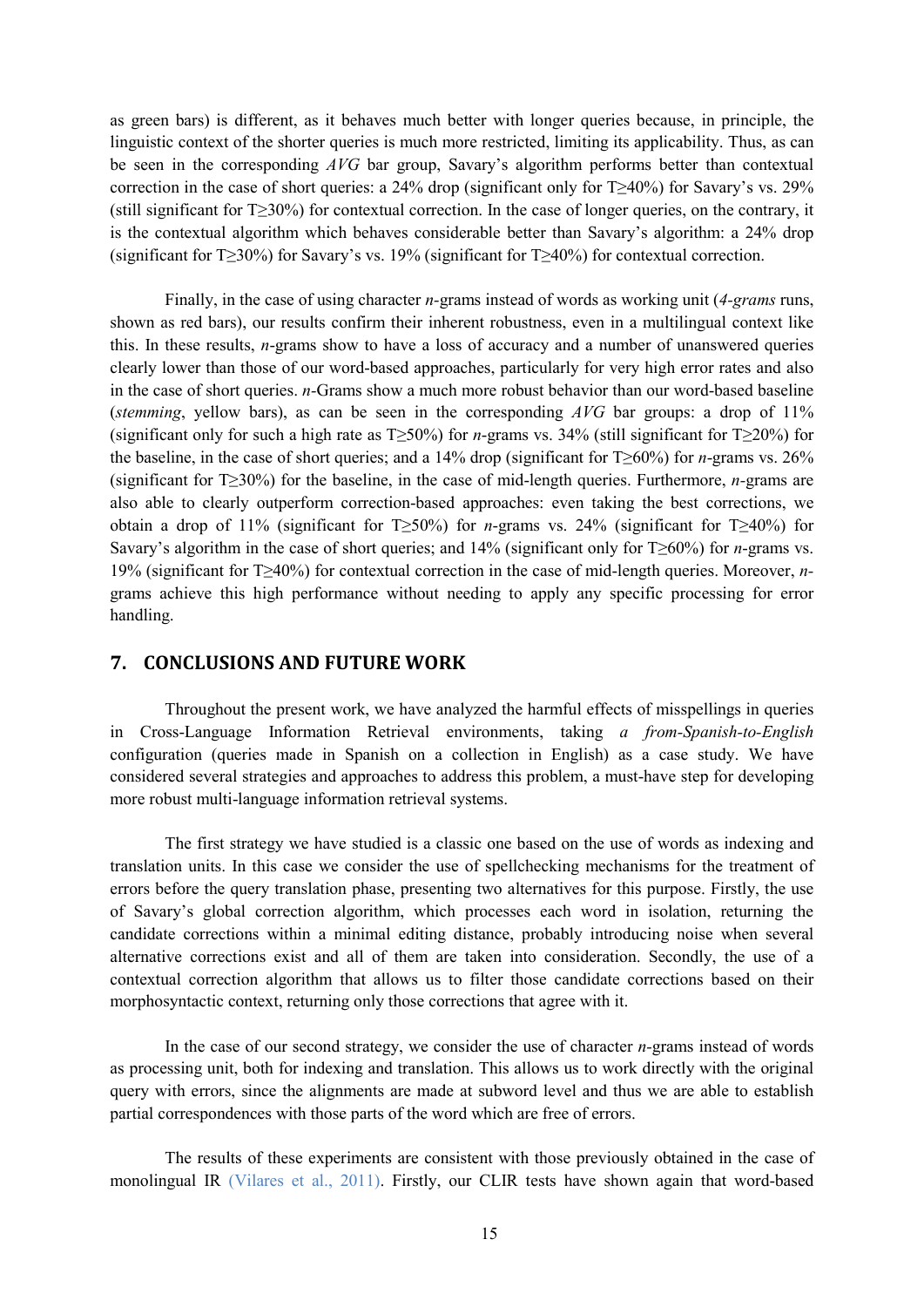approaches are highly sensitive to the presence of errors in the query, particularly for short queries, although the use of correction mechanisms can significantly reduce their negative effects. Our results also suggest that Savary's algorithm is more appropriate in the case of shorter queries, while the contextual correction algorithm shows higher performance for longer queries. Secondly, our strategy based on character *n-*grams has shown great strength too, with a drop in performance significantly lower than that attained when correction mechanisms were applied. Moreover it should also be pointed out that this *n-*gram based approach is a *light* one from the point of view of the knowledge resources employed, because it is not based on any particular language-dependent processing, so it can be used for a wide variety of languages, even when the availability of linguistic information and resources is reduced. Other more traditional CLIR approaches require language specific resources such as lists of stopwords, dictionaries, stemmers, POS-taggers, a training corpus and so on, which, contrary to what it may appear, are not always available, even for major European languages, as shown by Rehm and Uszkoreit (2011).

Regarding future work, we intend to work mainly on improving the translation process of character *n*-grams in order to increase its quality for retrieval applications. Moreover, from a pragmatic point of view, and following the example of the research community, we intend to study the application of our character *n*-gram based approach to our current research lines in microblog text processing for text normalization (Pennell and Liu, 2014), sentiment analysis (Aisopos et al., 2012) and language identification tasks (Lui and Baldwin, 2014). At this respect, it should be noted that Twitter and other microblogging services are very noisy multilingual environments, for which specialized linguistic resources are still very scarce, particularly for non-English languages. As explained before, character n-gram based processing is specially accurate for its application in this kind of contexts.

#### **Acknowledgements**

This research has been partially funded by the Spanish Ministry of Economy and Competitiveness (MINECO), through projects FFI2014-51978-C2-1-R and FFI2014-51978-C2-2-R; and by the Autonomous Government of Galicia, through the Galician Network for Language Processing and Information Retrieval–RedPLIR (grant CN2014/034). Moreover, Yerai Doval is funded by the Spanish State Secretariat for Research, Development and Innovation (which belongs to MINECO) and by the European Social Fund (ESF) under a FPI fellowship (ref. BES-2015-073768) associated to project FFI2014-51978-C2-1-R.

#### **References**

- Aisopos, F., Papadakis, G., Tserpes, K. and Varvarigou, T., 2012. Content vs. context for sentiment analysis: A comparative analysis over microblogs. In: Proceedings of the 23rd ACM Conference on Hypertext and Social Media (HT'12). New York: ACM, pp. 187-196. DOI: 10.1145/2309996.2310028.
- Bendersky, M. and Croft, W.B., 2009. Analysis of long queries in a large scale search log. In: Proceedings of the 2009 Workshop on Web Search Click Data (WSCD'09). New York: ACM, pp. 8-14. DOI: [10.1145/1507509.1507511.](http://doi.acm.org/10.1145/1507509.1507511)
- Carmel, D., Cohen, D., Fagin, R., Farchi, E., Herscovici, M., Maarek, Y.S. and Soffer, A., 2001. Static index pruning for information retrieval systems, In: Proceedings of the 24th Annual International ACM SIGIR Conference on Research and Development in Information Retrieval (ACM SIGIR'01). New York: ACM, pp. 43-50.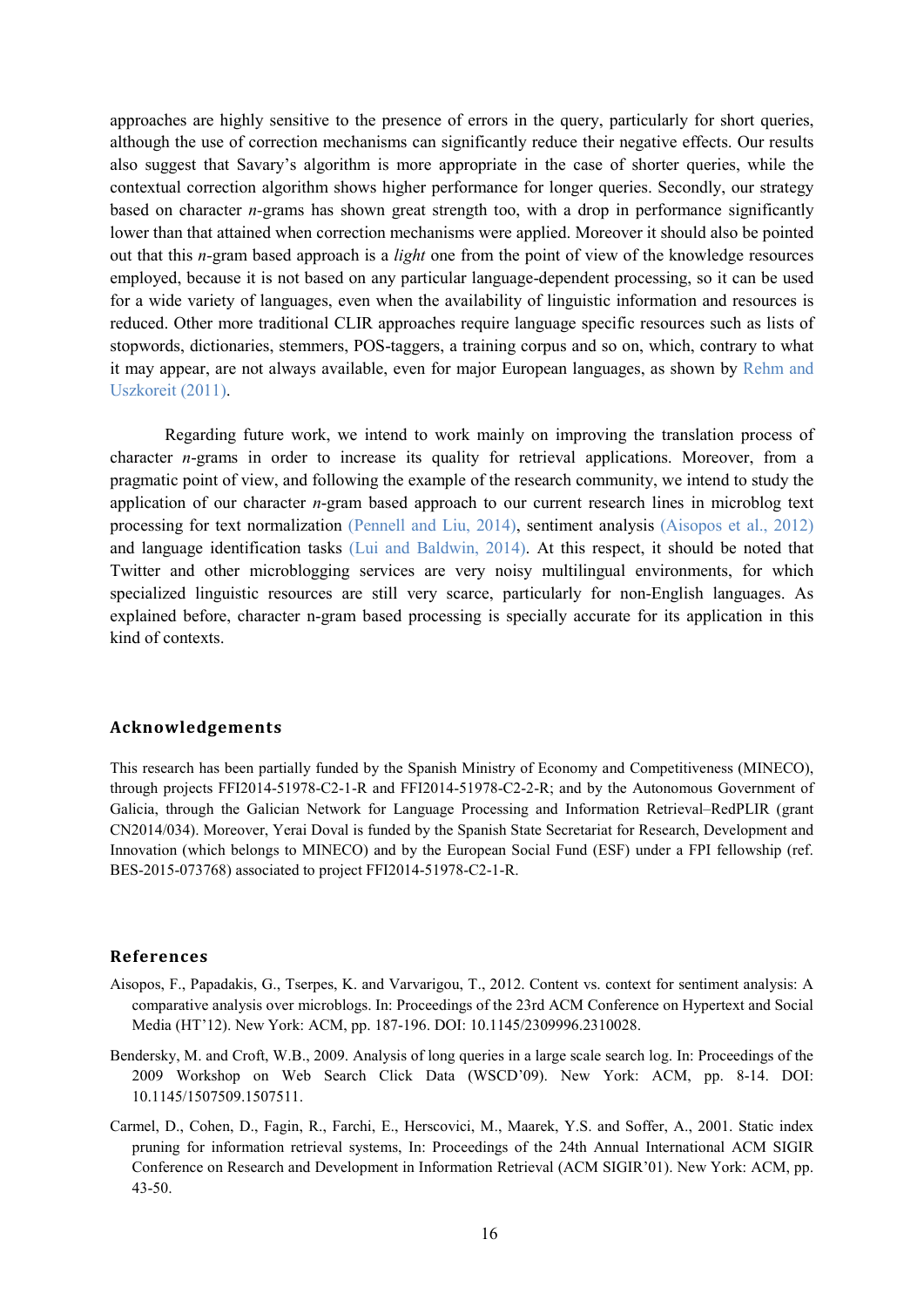- CLEF Initiative, 2015. Conference and Labs of the Evaluation Forum (formerly known as Cross-Language Evaluation Forum), [http://www.clef-initiative.eu](http://www.clef-initiative.eu/) (visited on December 2015).
- Darwish, K. and Magdy, W., 2007. Error correction vs. query garbling for Arabic OCR document retrieval. ACM Transactions on Information Systems (ACM TOIS); 26 (1): 5.
- Evert, S., 2005. The statistics of word cooccurrences: word pairs and collocations. PhD. thesis, Universität Stuttgart. Available a[t http://elib.uni-stuttgart.de/opus/volltexte/2005/2371](http://elib.uni-stuttgart.de/opus/volltexte/2005/2371) (visited on December 2015).
- Graña, J., Alonso, M.A. and Vilares, M., 2002a. A common solution for tokenization and part-of-speech tagging: One-pass Viterbi algorithm vs. iterative approaches. In: Text, Speech and Dialogue, Vol. 2448 of Lecture Notes in Computer Science. Berlin-Heidelberg-New York: Springer-Verlag, pp. 3-10.
- Graña, J., Barcala, F.M. and Vilares, J., 2002b. Formal methods of tokenization for part-of-speech tagging. In: Computational Linguistics and Intelligent Text Processing, Vol. 2276 of Lecture Notes in Computer Science. Berlin-Heidelberg-New York: Springer-Verlag, pp. 240-249.
- Grefenstette, G. (ed), 1998. Cross-Language Information Retrieval. Vol. 2 of The Kluwer International Series on Information Retrieval. Boston: Kluwer Academic Publishers.
- Guo, J., Xu, G., Li, H. and Cheng, X., 2008. A unified and discriminative model for query refinement. In: Proceedings of the 31st Annual International ACM SIGIR Conference on Research and Development in Information Retrieval (ACM SIGIR'08). New York: ACM, pp. 379-386.
- Jansen, B.J., Spink, A. and Saracevic, T., 2000. Real life, real users, and real needs: A study and analysis of user queries on the web. Information Processing & Management; 36 (2): 207-227.
- Kim, S., Ko, Y. and Oard, D.W., 2015. Combining lexical and statistical translation evidence for cross-language information retrieval. Journal of the Association for Information Science and Technology (JASIST); 66 (1): 23-39.
- Koehn, P., Och, F.J. and Marcu, D., 2003. Statistical phrase-based translation. In: Proceedings of the 2003 Conference of the North American Chapter of the Association for Computational Linguistics on Human Language Technology (NAACL'03). Morristown (NJ): ACL, pp. 48-54.
- Kukich, K., 1992. Techniques for automatically correcting words in text. ACM Computing Surveys (CSUR); 24 (4): 377-439.
- Leveling, J. and Jones, G.J.F., 2010. Sub-word indexing and blind relevance feedback for English, Bengali, Hindi, and Marathi IR. ACM Transactions on Asian Language Information Processing (ACM TALIP); 9 (3): 12.
- Levenshtein, V.I., 1996. Binary codes capable of correcting deletions, insertions and reversals. Soviet Physics Doklady; 10 (8): 707-710.
- Lui, M. and Baldwin, T., 2014. Accurate language identification of Twitter messages. In: Proceedings of the 5th Workshop on Language Analysis for Social Media (LASM 2014). Stroudsburg (PA): ACL, pp. 17-25.
- Manning, C.D., Raghavan, P. and Schütze, H., 2008. Introduction to Information Retrieval. New York: Cambridge University Press.
- Manning, C.D. and Schütze, H., 1999. Foundations of Statistical Natural Language Processing. Cambridge (MA): The MIT Press.
- McNamee, P. and Mayfield, J., 2004a. Character N-gram Tokenization for European Language Text Retrieval. Information Retrieval; 7 (1-2): 73-97.
- McNamee, P. and Mayfield, J., 2004b. JHU/APL experiments in tokenization and non-word translation. In: Comparative Evaluation of Multilingual Information Access Systems, Vol. 3237 of Lecture Notes in Computer Science. Berlin-Heidelberg-New York: Springer-Verlag, pp. 85-97.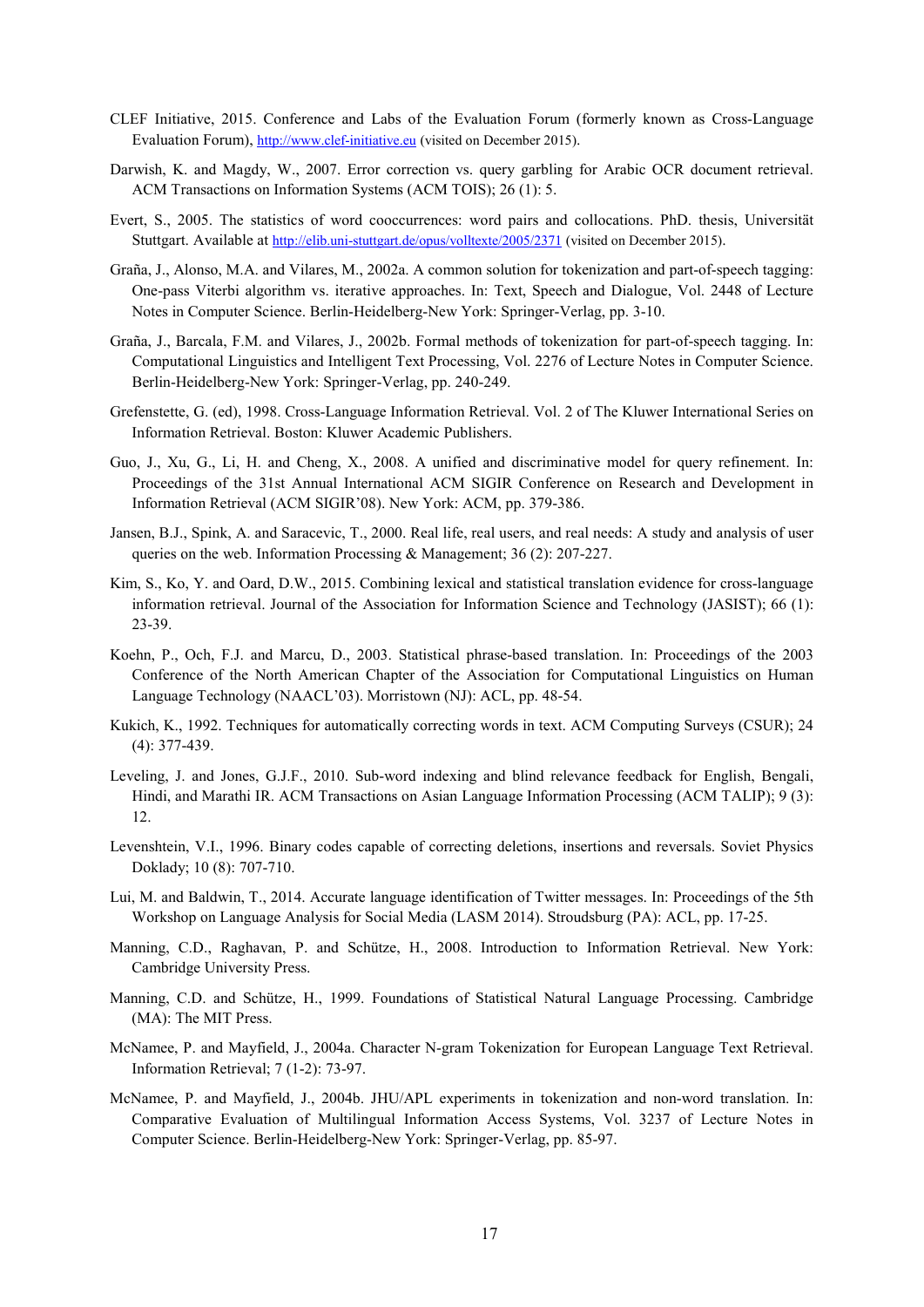- Nie, J.Y., 2010. Cross-Language Information Retrieval. Vol. 8 of Synthesis Lectures on Human Language Technologies. San Rafael (CA): Morgan & Claypool Publishers.
- Di Nunzio, G.M., Ferro, N., Mandl, T. and Peters, C., 2006. CLEF 2006: Ad Hoc Track Overview. In: Results of the CLEF 2006 Cross-Language System Evaluation Campaign, Working Notes of the CLEF 2006 Workshop; pp. 21-34. Available at (CLEF Initiative, 2015).
- Och, F.J. and Ney, H., 2003. A systematic comparison of various statistical alignment models. Computational Linguistics; 29 (1): 19-51. GIZA++ toolkit available at<https://github.com/moses-smt/giza-pp> (visited on December 2015).
- Otero, J., Graña, J. and Vilares, M., 2007. Contextual Spelling Correction. In: Computer Aided Systems Theory, Vol. 4739 of Lecture Notes in Computer Science. Berlin-Heidelberg-New York: Springer-Verlag, pp. 290- 296.
- Ounis, I., Lioma, C., Macdonald, C. and Plachouras, V., 2007. Research directions in Terrier: A search engine for advanced retrieval on the Web. Novática/UPGRADE Special Issue on Web Information Access; 8 (1): 49-56. Terrier toolkit available a[t http://www.terrier.org](http://www.terrier.org/) (visited on December 2015).
- Pennell, D.L. and Liu, Y., 2014. Normalization of informal text. Computer Speech and Language; 28 (1): 256- 277.
- Peters, C., Braschler, M. and Clough, P., 2012. Multilingual Information Retrieval: From Research to Practice. Berlin-Heidelberg-New York: Springer-Verlag.
- Rehm, G. and Uszkoreit, H. (eds), 2011. META-NET White Paper Series. Berlin-Heidelberg-New York: Springer. Available a[t http://www.meta-net.eu/whitepapers](http://www.meta-net.eu/whitepapers) (visited on December 2015).
- Robertson, A.M. and Willett, P., 1998. Applications of n-grams in textual information systems. Journal of Documentation; 54 (1): 48-69.
- Savary, A., 2002. Typographical nearest-neighbour search in a finite-state lexicon and its application to spelling correction. In: Implementation and Application of Automata, Vol. 2494 of Lecture Notes in Computer Science. Berlin-Heidelberg-New York: Springer-Verlag, pp. 251-260.
- Véronis, J., 1999. MULTEXT-Corpora. An annotated corpus for five European languages. CD-ROM. ELRA/ELDA.
- Vilares, D., Alonso, M.A. and Gómez-Rodríguez, C., 2015a. A syntactic approach for opinion mining on Spanish reviews. Natural Language Engineering; 21 (1): 139-163. DOI: 10.1017/S1351324913000181.
- Vilares, D., Alonso, M.A. and Gómez-Rodríguez, C., 2015b. A linguistic approach for determining the topics of Spanish Twitter messages. Journal of Information Science (JIS); 41(2): 127-145. DOI: 10.1177/0165551514561652.
- Vilares, D., Alonso, M.A. and Gómez-Rodríguez, C., 2015c. On the usefulness of lexical and syntactic processing in polarity classification of Twitter messages. Journal of the Association for Information Science and Technology (JASIST); 66 (9):1799-1816. DOI: 10.1002/asi.23284.
- Vilares, M., Otero, J. and Graña, J., 2004. On asymptotic finite-state error repair. In: String Processing and Information Retrieval, Vol. 3246 of Lecture Notes in Computer Science. Berlin-Heidelberg-New York: Springer-Verlag, pp. 271-272.
- Vilares, J., Vilares, M., Alonso, M.A. and Oakes, M.P., 2016. On the Feasibility of Character n-Grams Pseudo-Translation for Cross-Language Information Retrieval Tasks. Computer Speech and Language; 36: 136-164. DOI: 10.1016/j.csl.2015.09.004.

Vilares, J., Vilares, M. and Otero, J., 2011. Managing Misspelled Queries in IR Applications. Information Processing & Management; 47 (2): 263- 286. DOI:10.1016/j.ipm.2010.08.004.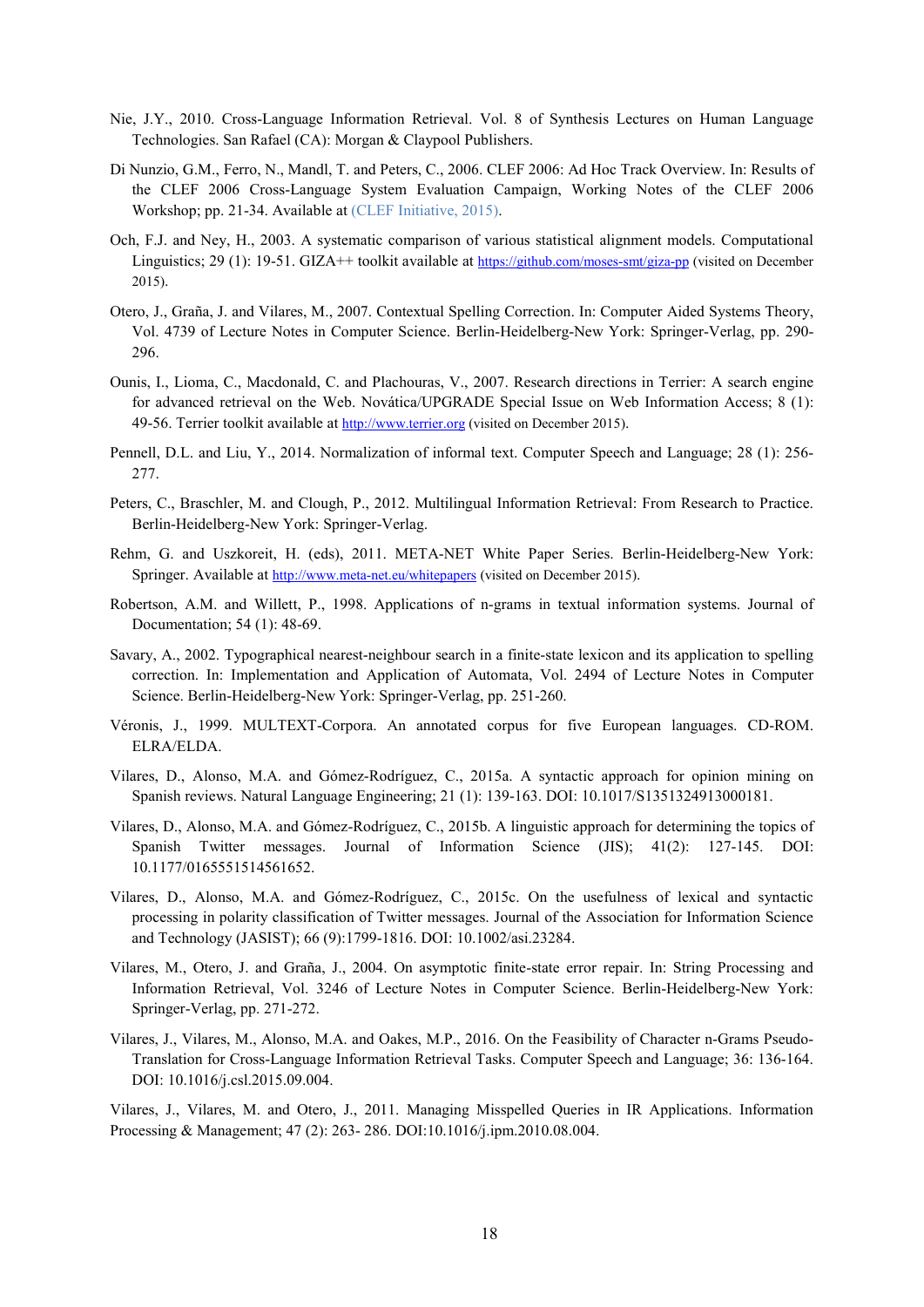Wu, D., He, D., Ji, H. and Grishman, R., 2008. A study of using an out-of-box commercial MT system for query translation in CLIR. In: Proceedings of the ACM CIKM Workshop on Improving non-English Web Searching (ACM iNEWS'08). New York: ACM, pp. 71-76.